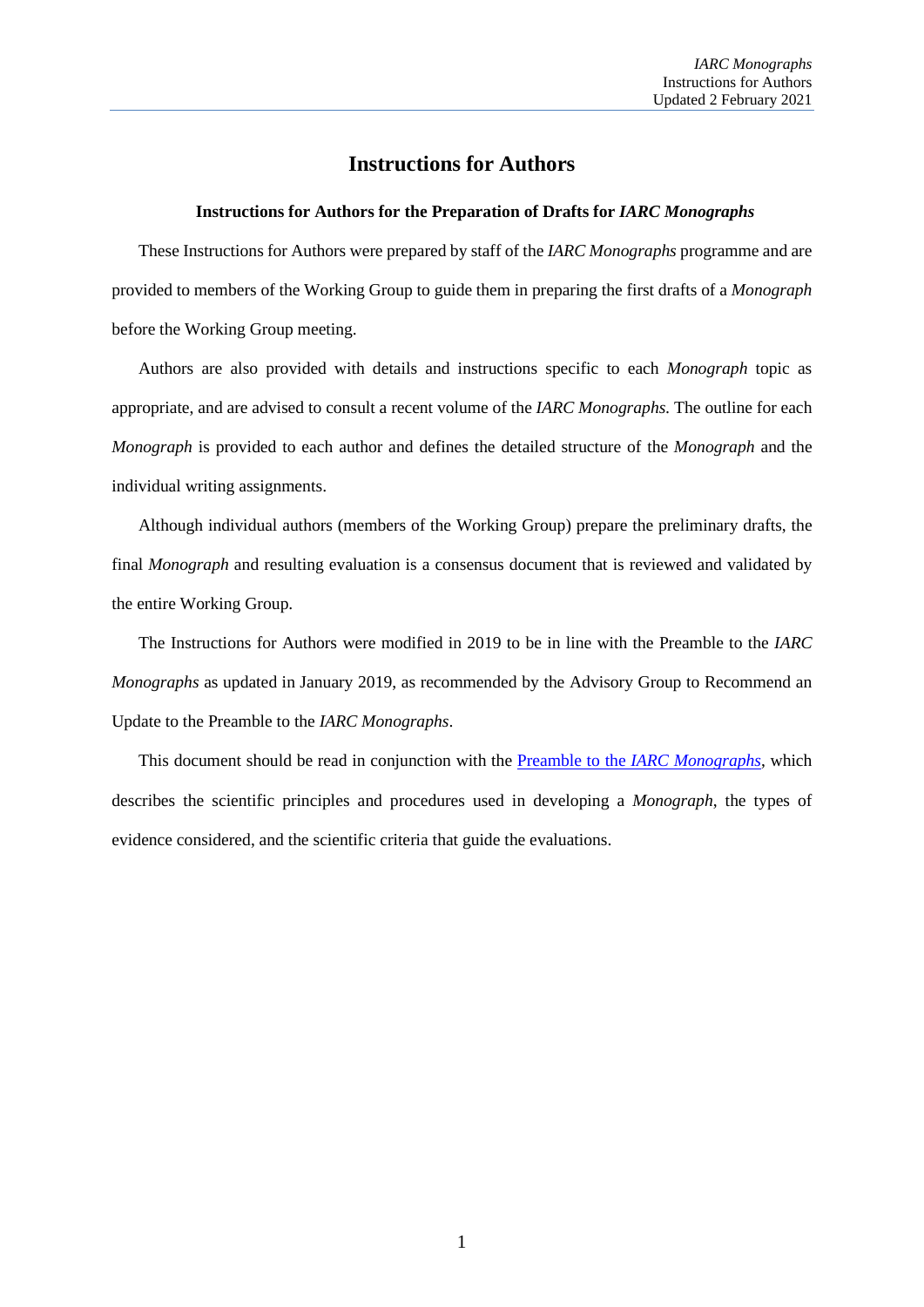# **Contents**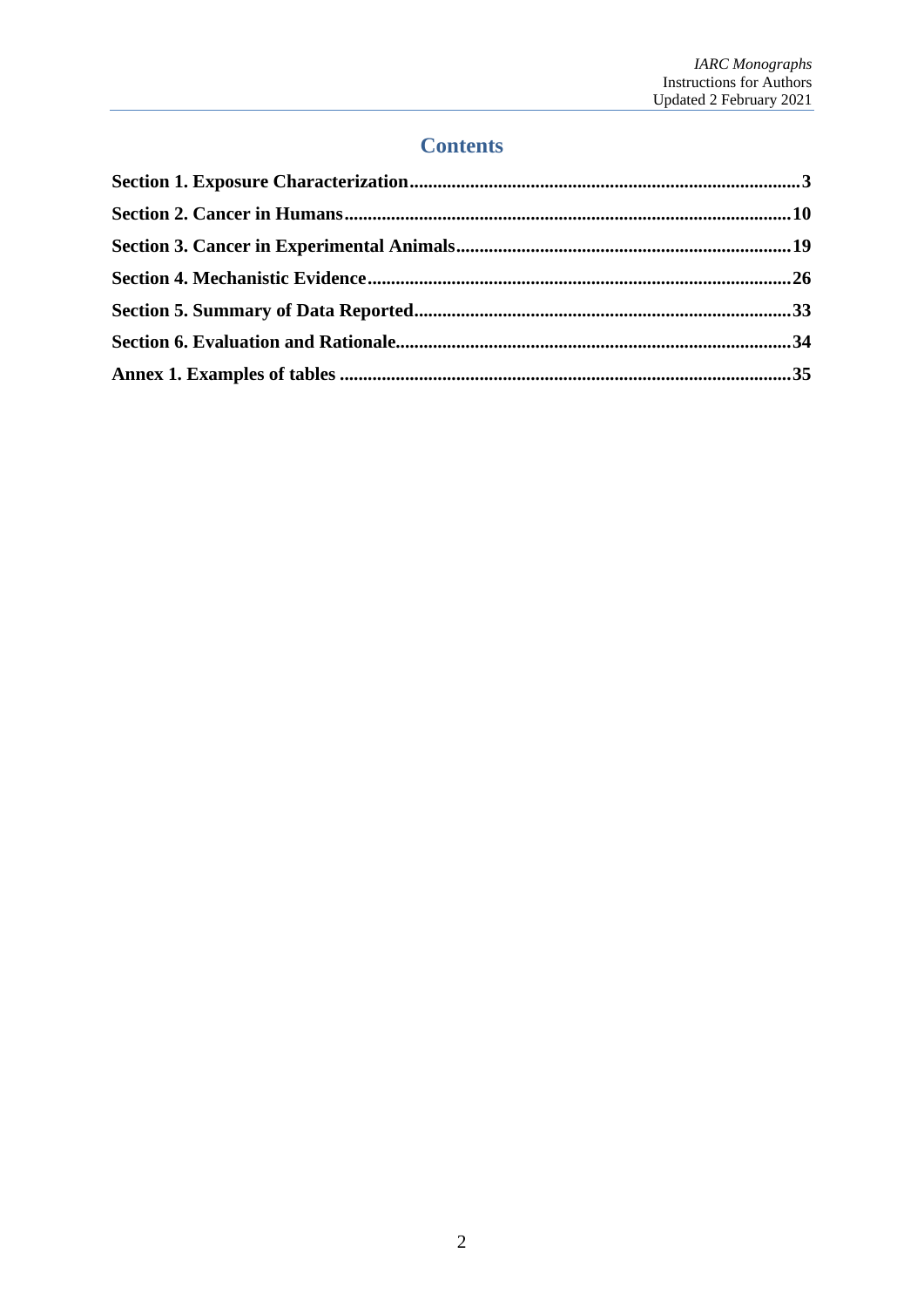# <span id="page-2-0"></span>**Section 1. Exposure Characterization**

*Note:* The structure of this section may vary depending on the agent being evaluated; therefore, it is important to read these general instructions in their entirety.

Section 1 identifies the agent, describes its main uses and occurrence, and summarizes the prevalence of human exposure worldwide, including geographical patterns and time trends. Methods of measurement and regulations are noted where relevant. Exposure assessment methods used in key epidemiological studies reviewed by the Working Group are described, and their quality is critically reviewed.

# **Instructions at a glance**

- 1. IARC uses online tools during the preparation and conduct of *Monographs* meetings: the [HAWC](https://hawcproject.iarc.who.int/)  [Literature Search tool,](https://hawcproject.iarc.who.int/) the [IARC Table Builder,](https://table-builder.com/) and the IARC Online Publications System (IOPS). These tools are described in Shapiro et al. (2018). Information on how to access your account will be sent to you.
- 2. Section 1 presents a representative overview of exposure information, but not all available data are comprehensively reviewed. Information is obtained from research studies, government reports, and other publicly available sources, with all statements of scientific fact substantiated by a fully referenced article, report, or website.
- 3. It is important to search for and include data from low- and middle-income countries to the extent possible. Where data are lacking for important regions or countries, this should be noted.
- 4. Working Group members draft text in Microsoft Word and submit the drafts electronically via the IARC Online Publication System (IOPS). Tables may be created using the [IARC Table Builder](https://table-builder.com/) tool. Information on how to access your account will be sent to you. The included studies should be described in the text**,** providing only the essential details about the study and the key results. Information given in the tables does not need to be repeated in the text.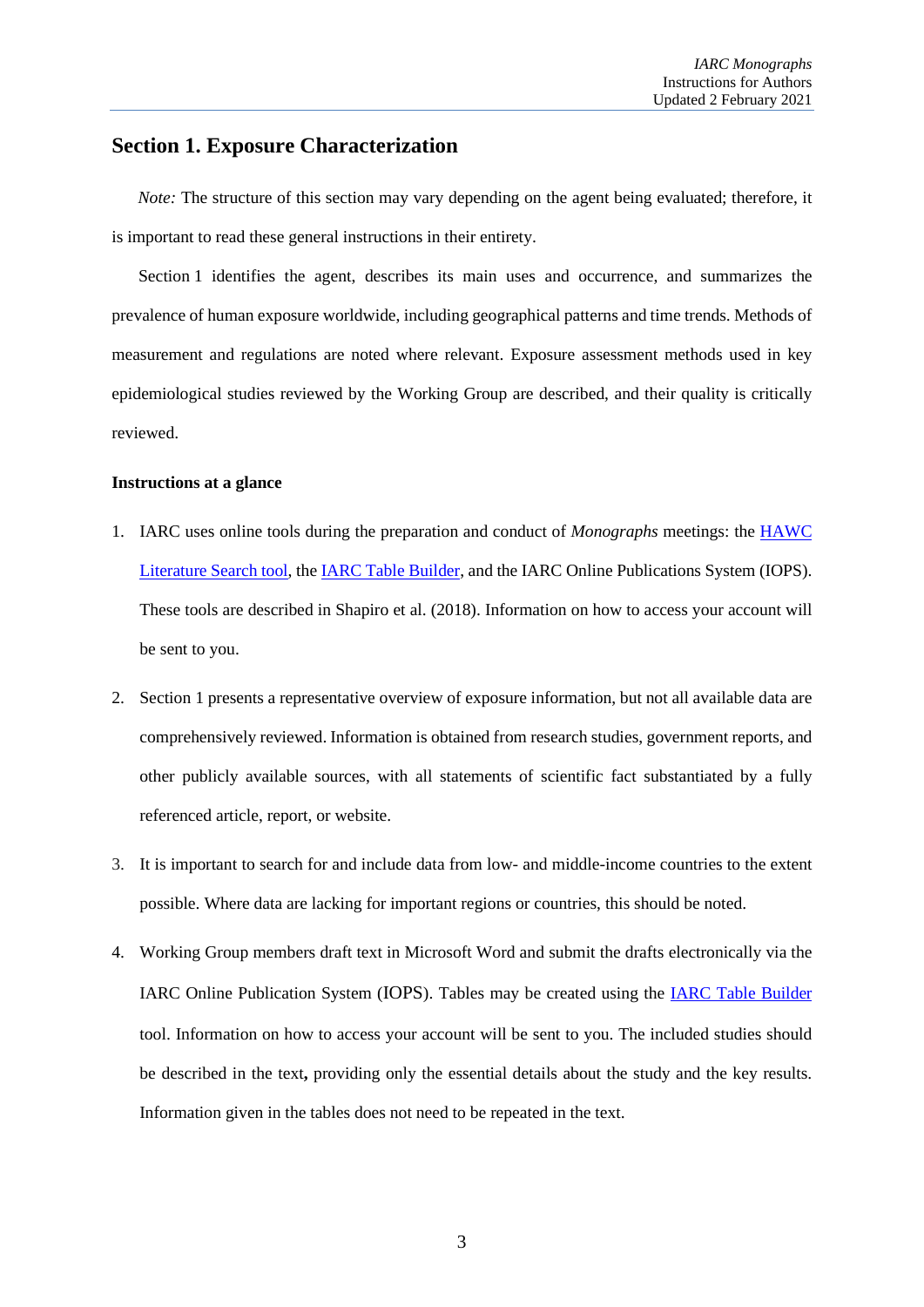- 5. The *Monograph* text should reflect your expert interpretation of the pertinent studies. Text that is a direct copy and paste from original publications can be detected as plagiarism by specialized software. Please adhere to the suggested word limits for each section.
- 6. Your writing assignment should be prepared before the meeting according to the deadline provided to you.
- 7. You will be expected to conduct peer review of other sections. More information will be provided after the Working Group members submit their writing assignments.
- 8. At the meeting, within subgroups, the Working Group members critically review, discuss, and revise the pre-meeting drafts and adopt the revised versions as consensus subgroup drafts. During the plenary session, each subgroup presents its drafts for scientific review and discussion for eventual adoption as a consensus Working Group product.

### **Detailed instructions**

# **1.1 Identification of the agent (350 words for a single chemical; 700–1000 words for mixtures, occupations, or industries, or other complex exposures)**

The agent being evaluated is unambiguously identified. Details will vary depending on the type of agent but will generally include physical and chemical properties relevant to the agent's identification, occurrence, and biological activity. If the material that has been tested in experimental animals or in vitro systems is different from that to which humans are exposed, these differences are noted.

For chemical agents, the Chemical Abstracts Service Registry (CAS) number is provided, as well as the latest primary name and other names in common use, including important trade names, along with available information on the composition of common mixtures or products containing the agent, and potentially toxic and/or carcinogenic impurities that may have an impact on the carcinogenicity evaluation (e.g. dioxin contamination of 2,4,5-trichlorophenoxyacetic acid, or weathering of polychlorinated biphenyls in the environment). Physical properties relevant to understanding the potential for human exposure and measures of exposure used in studies in humans are summarized.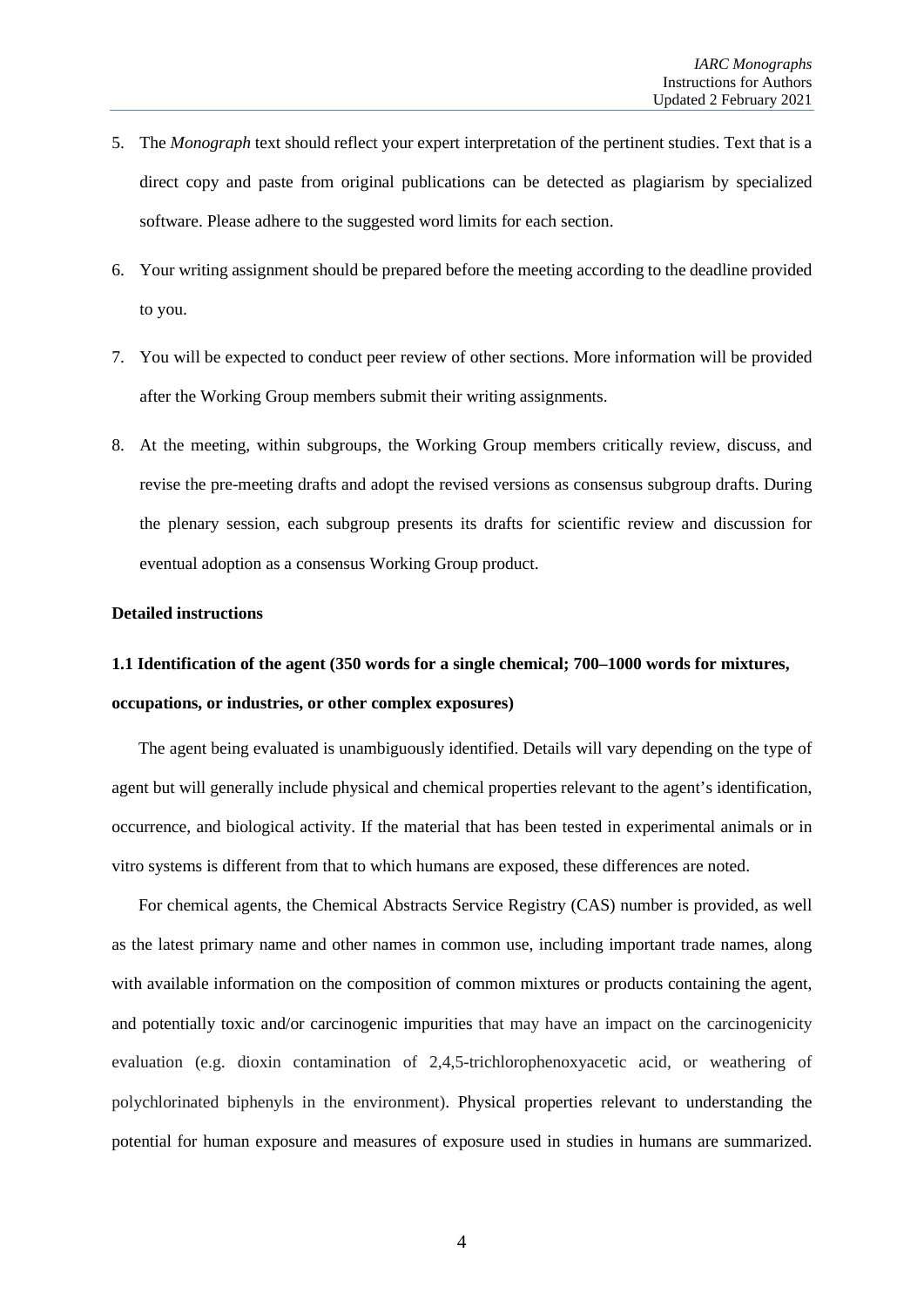These may include physical state, volatility, aqueous and fat solubility, and half-life in the environment and/or in human tissues.

For biological agents, taxonomy and structure are described. Mode of replication, life-cycle, target cells, persistence, latency, and host responses, including morbidity and mortality through pathologies other than cancer, are also presented.

For foreign bodies, fibres, and particles, the following are summarized: composition, size range, relative dimensions, and accumulation, persistence, and clearance in target organs. Physical agents that are forms of radiation are described in terms of frequency spectrum and energy transmission.

In instances where exposures result from, or are influenced by, social and environmental factors (e.g. occupational factors or components of diet, sleep, and physical activity patterns), this section will include a description of the agent, its variability across human populations, and its composition or characteristics relevant to understanding its potential carcinogenic hazard to humans and to evaluating exposure assessments in epidemiological studies.

#### **1.2 Production and use (350–700 words; may be modified or omitted if covered in Section 1.1)**

Historical and geographical patterns and trends in production and use are included when they are available, to help readers understand the contexts in which exposures may occur, both within key epidemiological studies reviewed by the Working Group and in human populations generally. A tabular summary may aid presentation if these contexts are numerous.

Industries that produce, use, or dispose of the agent are described, including their global distribution, when available. National or international listing as a high-production-volume chemical or similar classification may be included. Production processes with significant potential for occupational exposure or environmental pollution are indicated. Trends in global production volumes, technologies, and other data relevant to understanding exposure potential are summarized.

Minor or historical uses with significant exposure potential or with particular relevance to key epidemiological studies are included. The amount or proportion attributed to each is indicated if possible. Particular effort may be directed towards finding data on production in low- and middle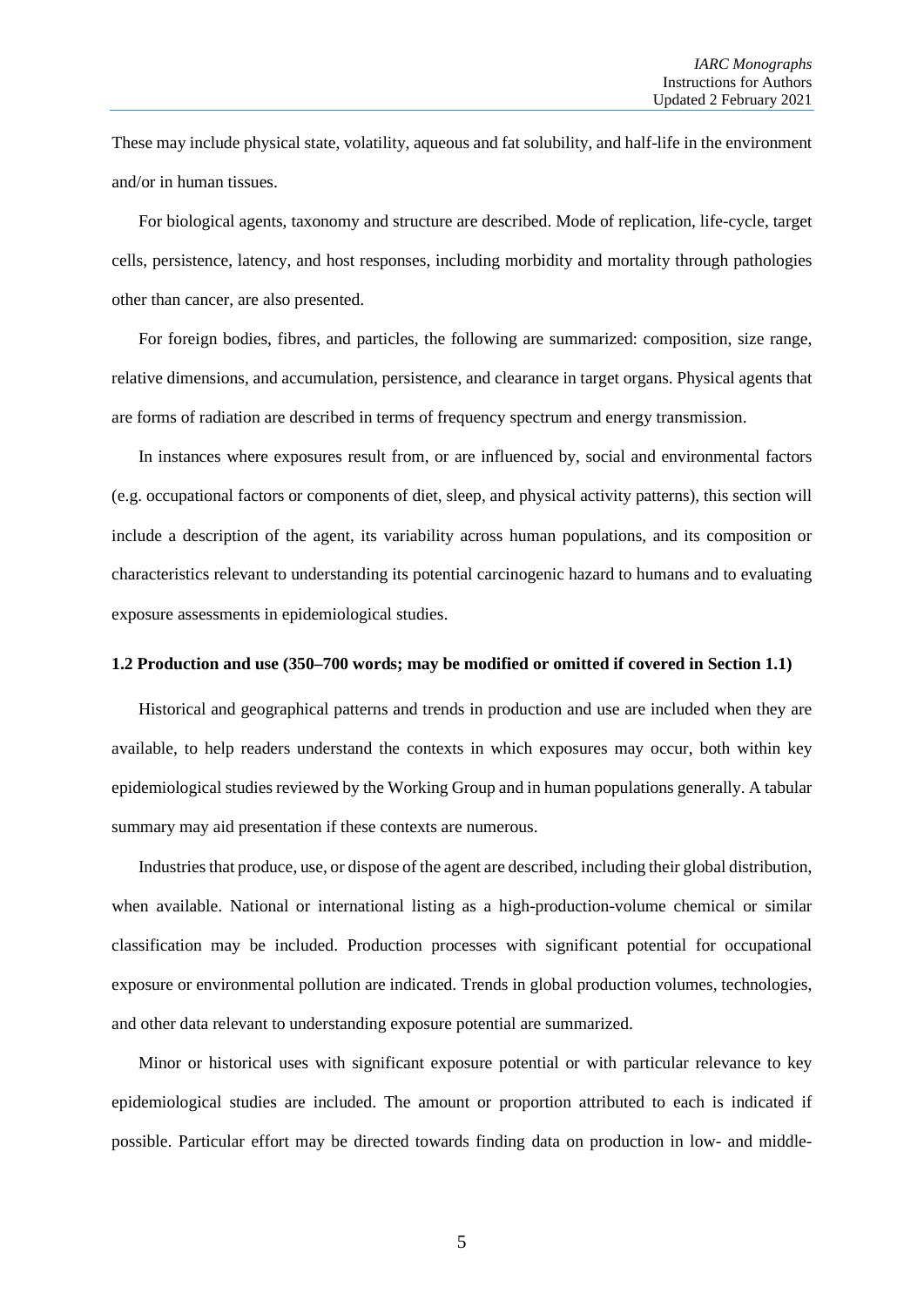income countries, where rapid economic development may lead to higher exposures than those in highincome countries.

#### **1.3 Detection and analysis (up to 700 words and 1 optional table)**

Key methods of detection and quantification of the agent are presented, with an emphasis on those used most widely in surveillance, regulation, and epidemiological studies. Measurement methods for sample matrices that are deemed to be important sources of human exposure (e.g. air, drinking-water, food, residential dust) and for validated exposure biomarkers (e.g. the agent or its metabolites in human blood, urine, or saliva) are described. Information on detection and quantification limits is provided when it is available and is useful for interpreting studies in humans and in experimental animals. This is not an exhaustive treatise but is meant to help readers understand the strengths and limitations of the available exposure data and of the epidemiological studies that rely on these measurements. A tabular summary with standard references may optionally be used for multiple analytical methods or sample matrices.

*Note:* Technical details of chemical analyses are no longer required.

### **1.4 Exposure (up to 1800 words of text and tables)**

A concise overview of quantitative information on sources, prevalence, and levels of exposure in humans worldwide is provided. Representative data from research studies, government reports and websites, online databases, and other citable, publicly available sources are tabulated. Data from lowand middle-income countries are sought and included to the extent feasible; information gaps for key regions are noted. Naturally occurring sources of exposure, if any, are noted. Primary exposure routes (e.g. inhalation, ingestion, skin uptake) and other considerations relevant to understanding the potential for cancer hazard from exposure to the agent are reported.

For occupational settings, information on exposure prevalence and levels (e.g. in air or human tissues) is reported by industry, occupation, region, and other characteristics (e.g. process, task) where feasible. Information on historical exposure trends, protection measures to limit exposure, and potential co-exposures to other carcinogenic agents in workplaces is provided when available.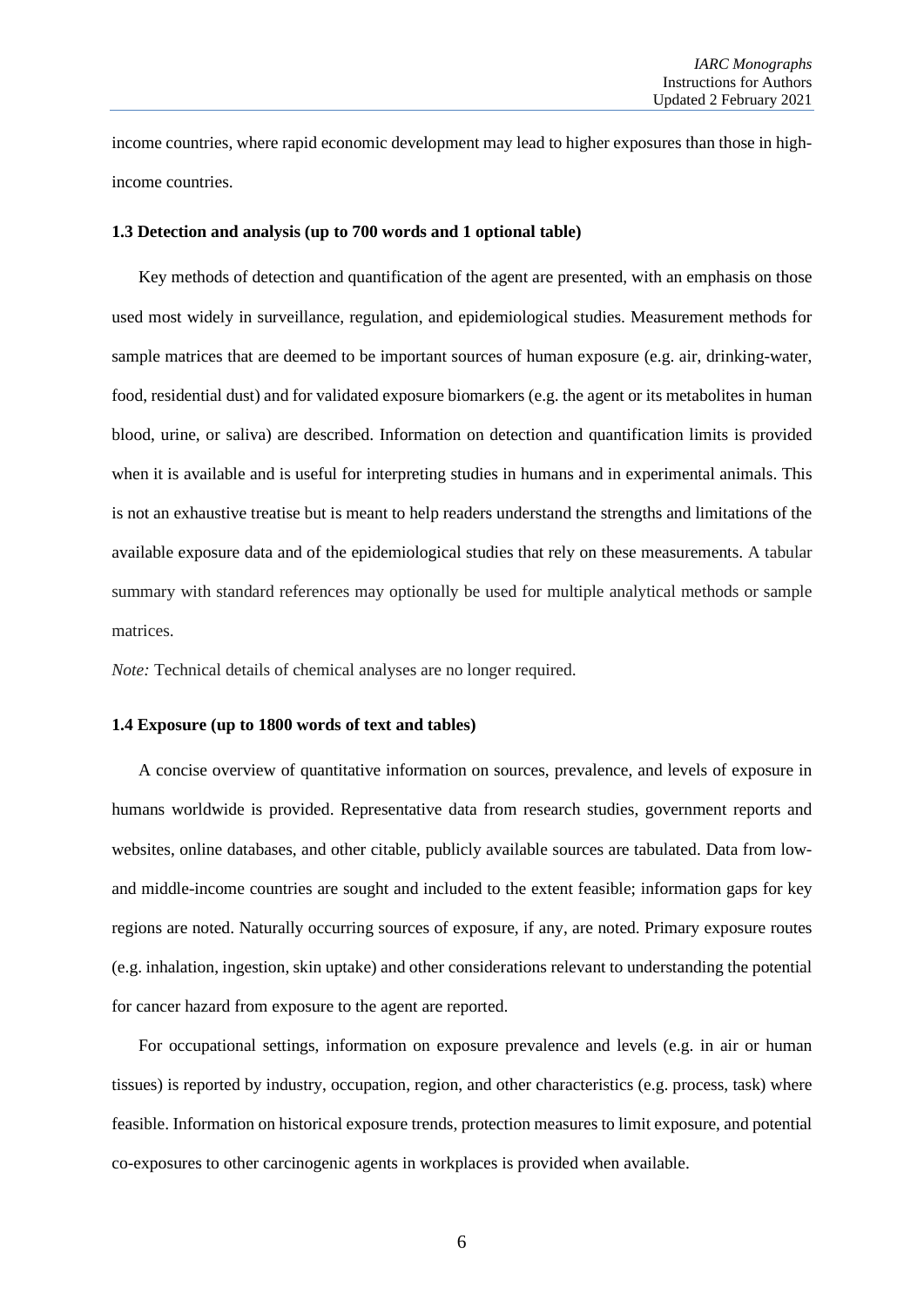For non-occupational settings, the occurrence of the agent is described with environmental monitoring or surveillance data. Information on exposure prevalence and levels (e.g. concentrations in human tissues), persistence in the environment with potential for human exposure (e.g. through bioaccumulation), and exposure from and/or concentrations in food and beverages, consumer products, consumption practices, and personal microenvironments is reported by region (where relevant) and other relevant characteristics. Particular importance is placed on describing exposures in life stages or in states of disease or nutrition that may involve greater exposure or susceptibility.

*Note:* Current exposures are of primary interest; however, information on historical exposure trends is provided when available. Historical exposures may be relevant for interpreting epidemiological studies, and when agents are persistent or have long-term effects. Information gaps for important time periods are noted. Exposure data that are not deemed to have high relevance to human exposure (e.g. remote, unpopulated sites, or environmental media, plants, or wildlife that are not important sources of direct human exposure) are generally not considered.

# **1.5 Regulations and guidelines (up to 350 words and 1 optional table; may be omitted if not applicable)**

If regulations or guidelines have been established for the agent (e.g. occupational exposure limits, maximum permitted levels in foods and water, pesticide registrations), these are briefly described to provide context about government efforts to limit exposure, and may be tabulated if they are informative for the interpretation of existing or historical exposure levels. Information on applicable populations, specific agents concerned, basis for regulation (e.g. human health risk, environmental considerations), and timing of implementation may be noted. National and international bans on production, use, and trade are also indicated.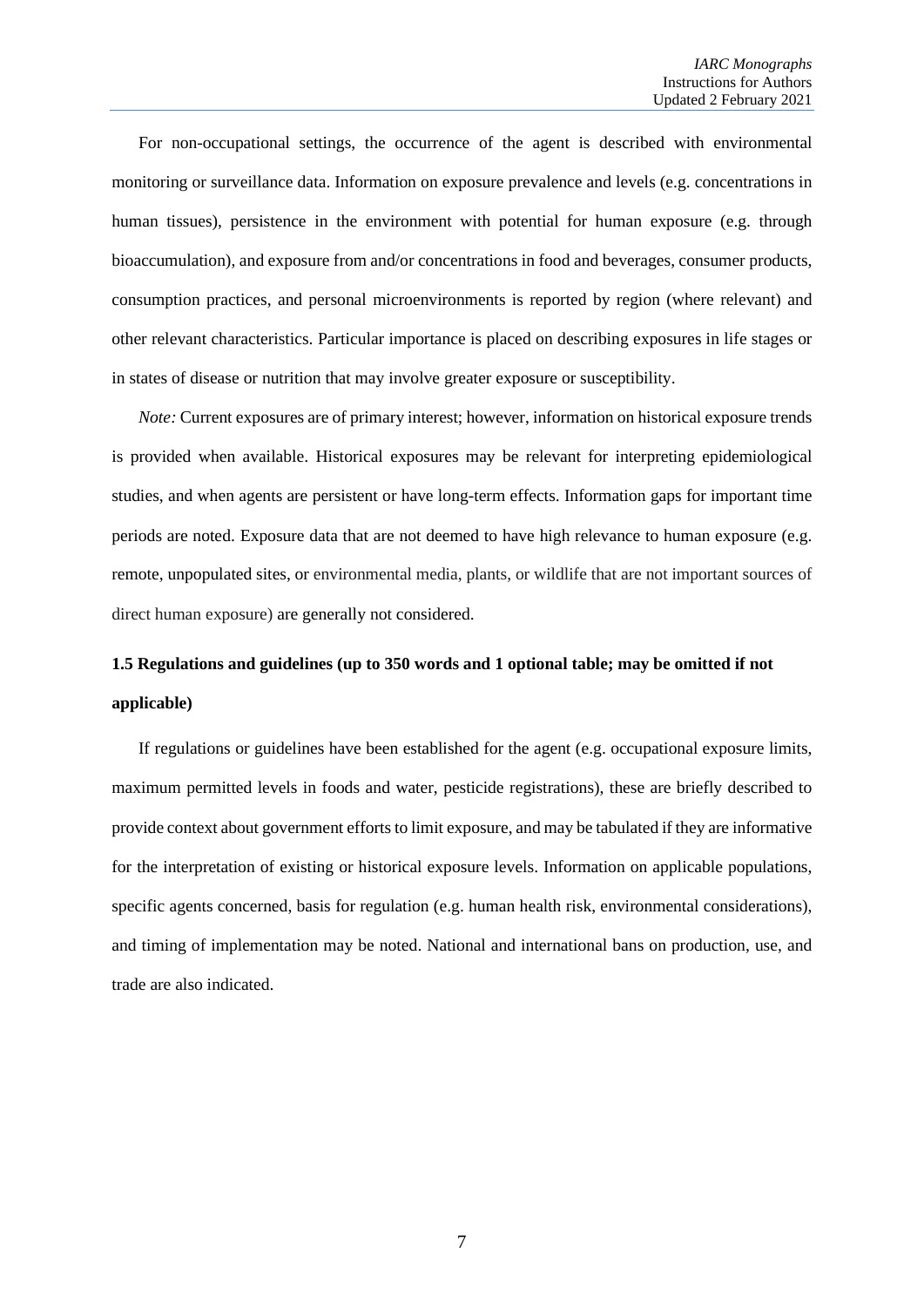# **1.6 Summary and critical review of exposure assessment methods in key epidemiological studies (up to 1800 words and 1 optional table)**

#### *1.6.1 Exposure assessment methods*

This section summarizes exposure assessment methods used in human health studies that are relevant to the overall evaluation. Such methods may include, for example, questionnaires, expert assessment, job-exposure matrices, exposure modelling, or biological markers. A table may be included to summarize methods and their strengths and limitations. This content will directly inform the review of the quality of the exposure assessment methods used in key human health studies (Section 1.6.2).

#### *1.6.2 Critical review of exposure assessment*

This section may be assigned in certain *Monographs* with important data from epidemiological studies, or with important human data from studies of mechanistic end-points. It serves to identify the studies with the most informative exposure assessment methods (referring to information summarized in Section 1.6.1) and is developed in collaboration with the subgroup reviewing studies of cancer in humans, as well as with the subgroup reviewing studies of other mechanistic end-points for carcinogenesis in humans.

For each selected study, the exposure assessment approach is summarized, referring to Section 1.6.1 where appropriate. The strengths and limitations of the approach as implemented are noted, with the assessment of the Working Group of their effect on the interpretation of the study.

### **(a) Studies of cancer in humans**

The identification of key epidemiological studies, and the establishment of concepts for considering the quality of exposure assessment, will be done in collaboration with Working Group members reviewing studies of cancer in humans (Subgroup 2).

Once concepts for considering the quality of exposure assessment have been established, Working Group members of Subgroup 1 (exposure characterization) will apply them to studies of cancer in humans. For each selected study, the exposure assessment approach, along with its strengths and limitations, is summarized. Concerns about exposure assessment methods applied and their impacts on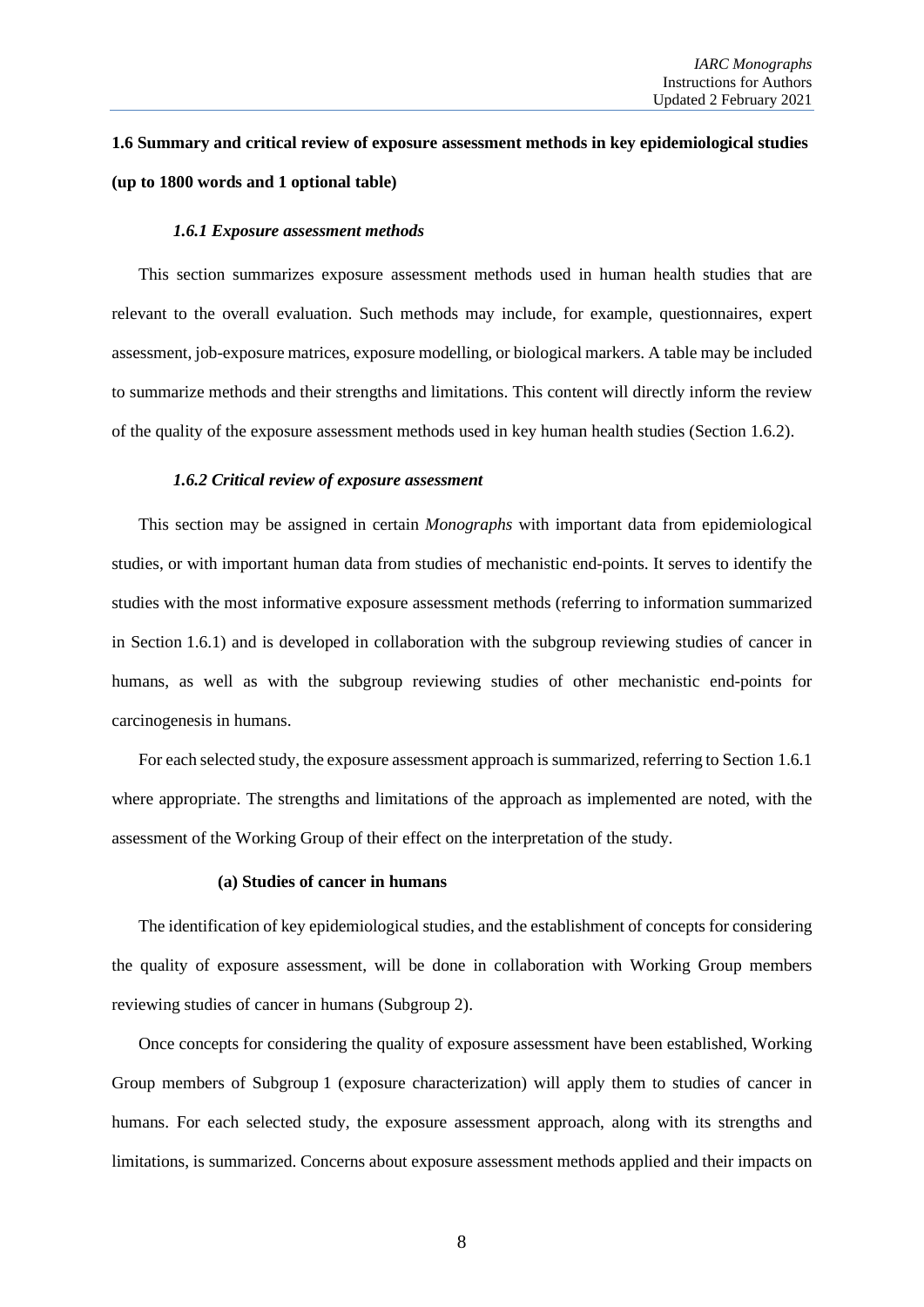overall quality for each study reviewed are indicated. In situations where information provided in the study is inadequate to properly review the exposure assessment, this is indicated. When adequate information is available, the likely direction of bias (overestimated effects, underestimated effects, or unknown) may be discussed. The full product of this review should be presented in Section 1.6.2, with a condensed version provided in Section 2 tables. (*Note:* Working Group members populate tables for Section 2 using the [IARC Table Builder](https://table-builder.com/) linked to the IARC Online Publications System (IOPS).)

# **(b) Other end-points in humans (mechanistic evidence)**

Concepts for considering the quality of exposure assessment will be developed in collaboration with Working Group members tasked with reviewing studies of other end-points in humans (mechanistic data). These considerations will complement those applied in key studies of cancer in humans.

*Note:* Working Group members of Subgroup 4 (mechanistic evidence) will write initial drafts summarizing consideration of these concepts for human mechanistic studies; Working Group members of Subgroup 1 (exposure characterization) will provide peer review.

# **Reference**

Shapiro AJ, Antoni S, Guyton KZ, Lunn RM, Loomis D, Rusyn I, et al. (2018). Software tools to facilitate systematic review used for cancer hazard identification. Environ Health Perspect. 126(10):104501. <https://doi.org/10.1289/EHP4224> [PMID:30392397](https://www.ncbi.nlm.nih.gov/pubmed/30392397)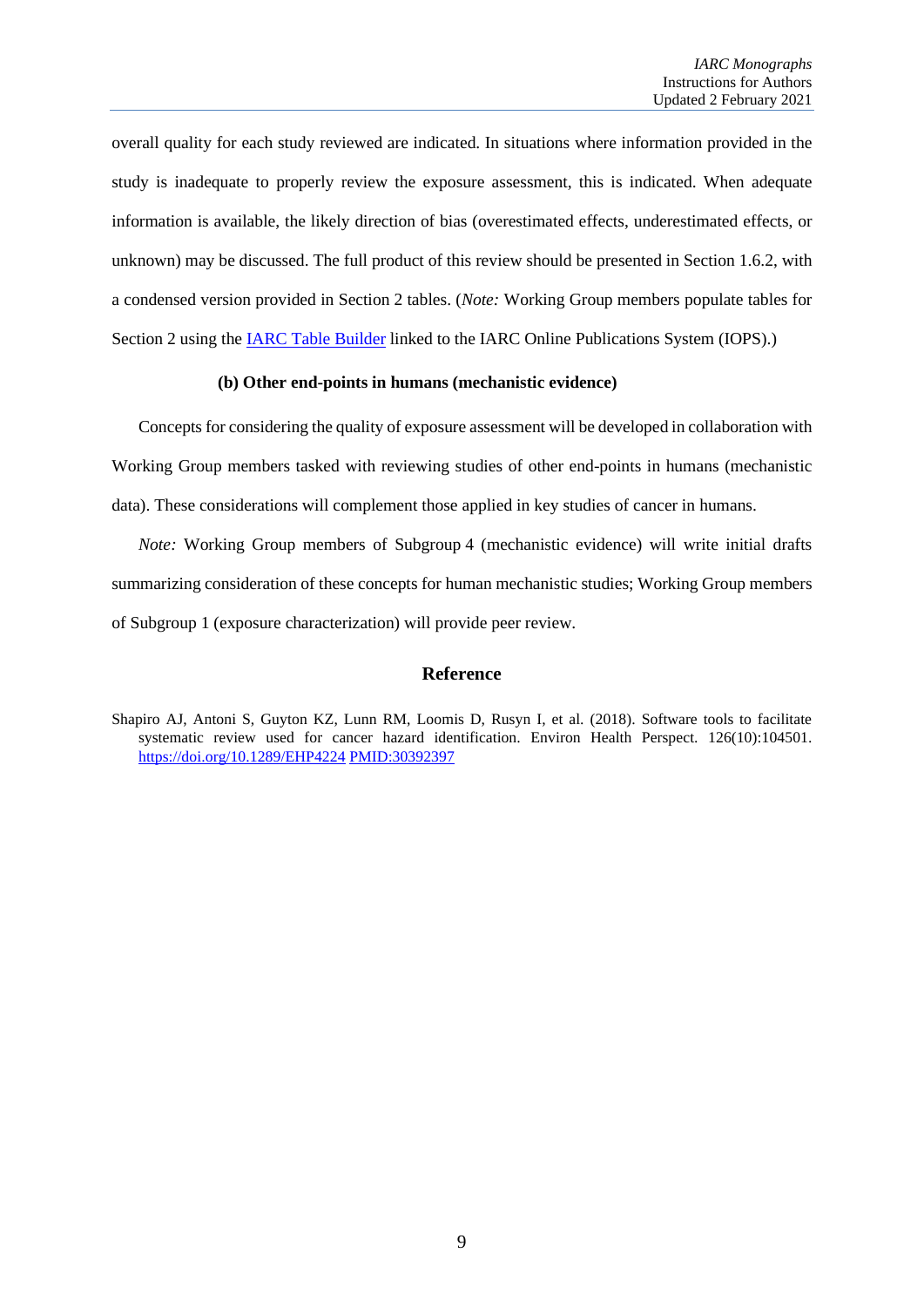# <span id="page-9-0"></span>**Section 2. Cancer in Humans**

Section 2 *summarizes* all of the pertinent epidemiological studies and *identifies tumour sites* for which there is *sufficient*, *limited*, or *inadequate evidence* of carcinogenicity in humans.

# **Instructions at a glance**

- 1. IARC uses online tools during the preparation and conduct of *Monographs* meetings: the [HAWC](https://hawcproject.iarc.who.int/)  [Literature Search tool,](https://hawcproject.iarc.who.int/) the [IARC Table Builder,](https://table-builder.com/) and the IARC Online Publications System (IOPS). These tools are described in Shapiro et al. (2018). Information on how to access your account will be sent to you.
- 2. Section 2 is a systematic review of original epidemiological research. Generally, only analytical epidemiological studies (typically cohort and case–control studies) are included. Human studies reviewed in Section 2 have cancer as an outcome, whereas those reviewed in Section 4 have preneoplastic end-points as outcomes (e.g. biomarkers related to the 10 key characteristics of carcinogens; Guyton et al., 2018a, b).
- 3. The IARC Secretariat performs initial literature searches, does title and abstract screening, and organizes the included literature using the [HAWC Literature Search tool.](https://hawcproject.iarc.who.int/) The Working Group reviews the searches performed by the IARC Secretariat and identifies literature through other searches. The Working Group also reviews the initial screening and organization of the literature done by the IARC Secretariat.
- 4. The Working Group performs full-text review of the included studies, including an evaluation of the quality and informativeness, based on the considerations described in Part B, Section 2 of the Preamble to the *[IARC Monographs](https://monographs.iarc.who.int/wp-content/uploads/2019/01/Preamble-2019.pdf)*.
- 5. Working Group members populate tables for Section 2 using the [IARC Table Builder](https://table-builder.com/) linked to the IARC Online Publication System (IOPS). The IARC Secretariat has created the templates for suggested tables; however, it is within the scope of the Working Group to revise these or add new tables.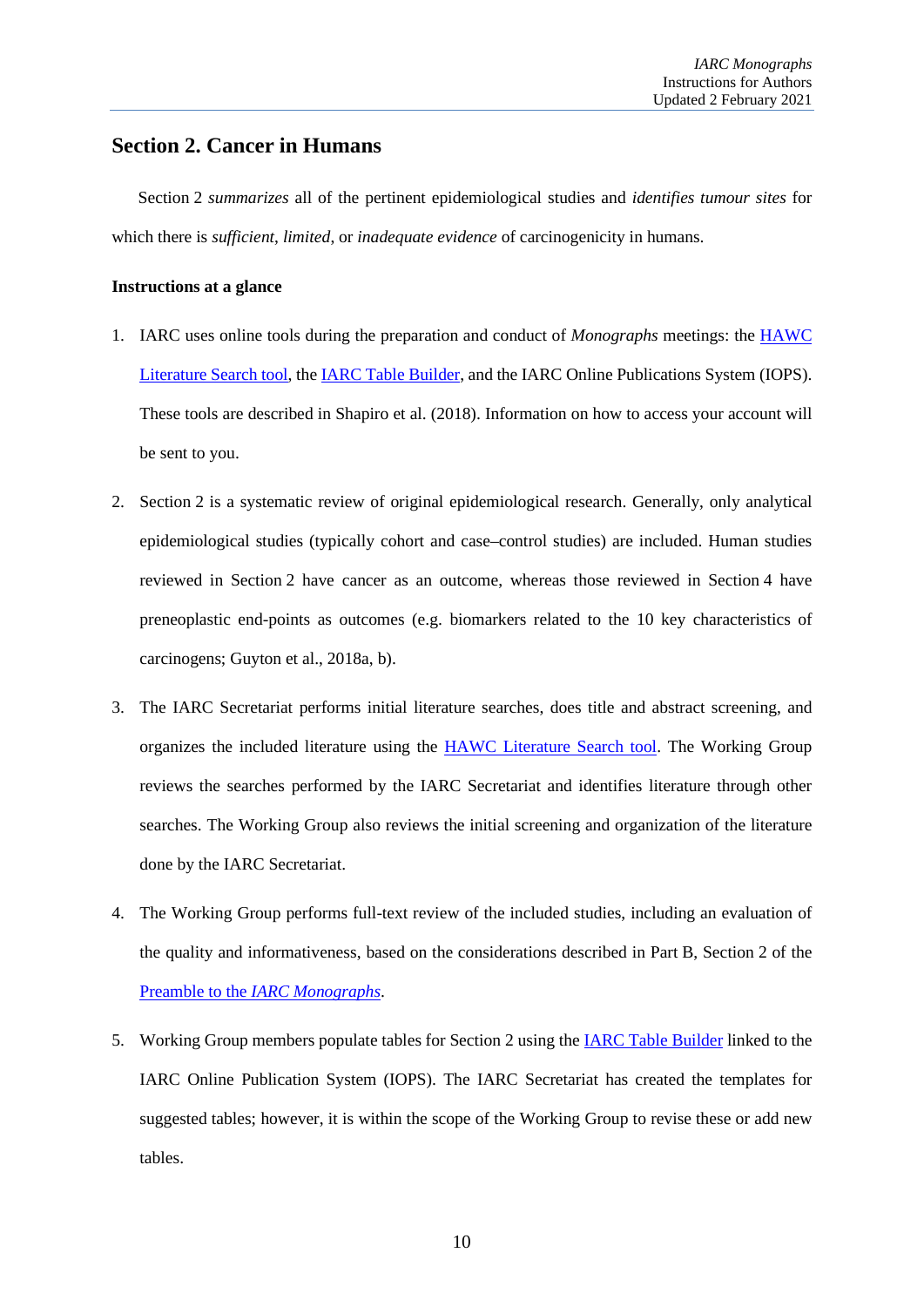- 6. Working Group members draft text in Microsoft Word and submit the drafts electronically via the IARC Online Publications System (IOPS). The included studies should be described in the text**,**  providing only the essential details about the study and the key results. Information given in the tables does not need to be repeated in the text. Detailed individual study descriptions are not needed; however, the text must present a detailed synthesis of the findings that enables the Working Group to arrive at an evaluation of the data.
- 7. Your writing assignment should be prepared before the meeting according to the deadline provided to you.
- 8. You will be expected to conduct peer review of other sections. More information will be provided after the Working Group members submit their writing assignments.
- 9. At the meeting, within subgroups, the Working Group members critically review, discuss, and revise the pre-meeting drafts and adopt the revised versions as consensus subgroup drafts. During the plenary session, each subgroup presents its drafts for scientific review and discussion for eventual adoption as a consensus Working Group product.

#### **Detailed instructions**

Section 2 is a systematic review of original epidemiological research on cancer in humans. Generally, only analytical epidemiological studies (typically cohort and case–control studies) are included. When *multiple publications* are available for a single study group, only the most recent or most informative publication is used in the evaluation, and previous or less informative publications are only cited. Well-conducted quantitative meta-analyses may also be reviewed with a critical assessment of their quality, including their accuracy in reporting the results of original studies. *Case reports and descriptive studies* (correlation or ecological studies) are reviewed only when they are the only information available or when they add materially to other evidence. *Narrative reviews*, *commentaries*, *and letters* that do not provide relevant original data are not reviewed or cited, unless they are critical to the evaluation (e.g. as related to important aspects of study methodology).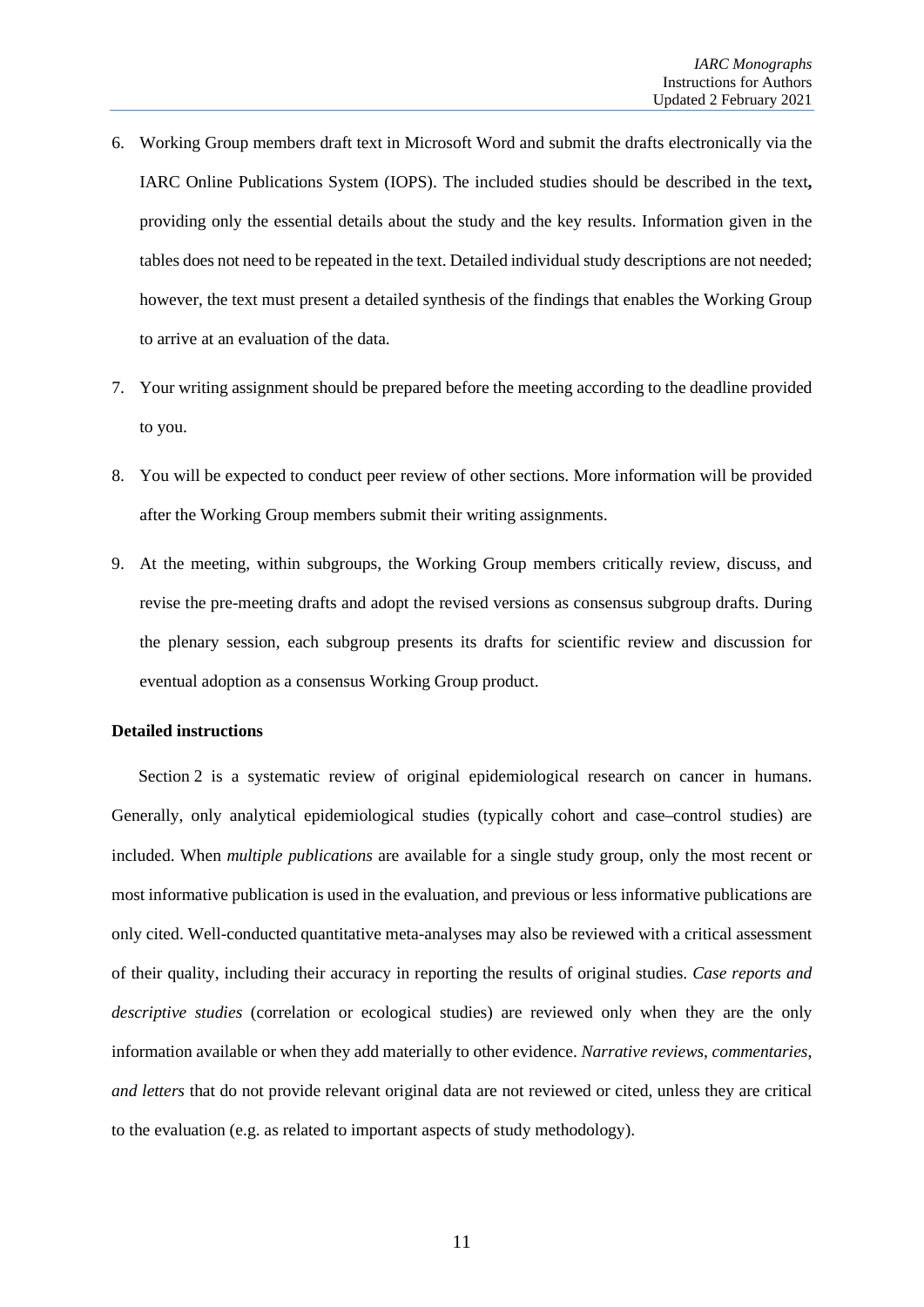#### **Steps in the review process**

#### **Step 1. Comprehensive searches of the literature**

Preliminary searches of the peer-reviewed literature are provided by the IARC Secretariat using the HAWC Literature Search tool, which documents the search topics, terms, sources, and identified studies. The Secretariat screens the search results to identify relevant epidemiological studies. The Working Group may add additional studies identified by expert knowledge of the literature, further electronic or manual searches, or other sources, such as government documents or authoritative reviews.

Further information and instructions on how to use the HAWC Literature Search tool can be found at [https://hawcproject.iarc.who.int/ a](https://hawcproject.iarc.who.int/)nd in this [video;](https://www.youtube.com/watch?v=rGvvHqA_QcI&feature=youtu.be) see also Shapiro et al. (2018).

# **Step 2. Screening and organizing the results**

Using the literature tagging function in the HAWC Literature Search tool [\(https://hawcproject.iarc.who.int/\)](https://hawcproject.iarc.who.int/), the Secretariat and the Working Group organize the included studies by cancer site and/or study design, and by additional subtopics according to the *Monograph* outline. Studies may be tagged into more than one topic or category (e.g. by study population, design, and outcome). Default tags for included and excluded studies are provided by the IARC Secretariat and, if necessary, may be further refined for each evaluation, by either the Working Group or the Secretariat.

Literature trees document the number of studies identified, screened, excluded, and categorized for each *Monograph* section and for key topics within sections (for an example of a literature tree, see Fig. 1 in Shapiro et al., 2018).

The Working Group reviews the retrieved literature for relevance to the evaluation. Additional exclusion criteria set by the Working Group (e.g. studies based on proxy indicators for the agent) may be applied and documented in the HAWC Literature Search tool using tags.

See page 20 of the **Preamble to the** *[IARC Monographs](https://monographs.iarc.who.int/wp-content/uploads/2019/01/Preamble-2019.pdf)* for further guidance about the types of studies included.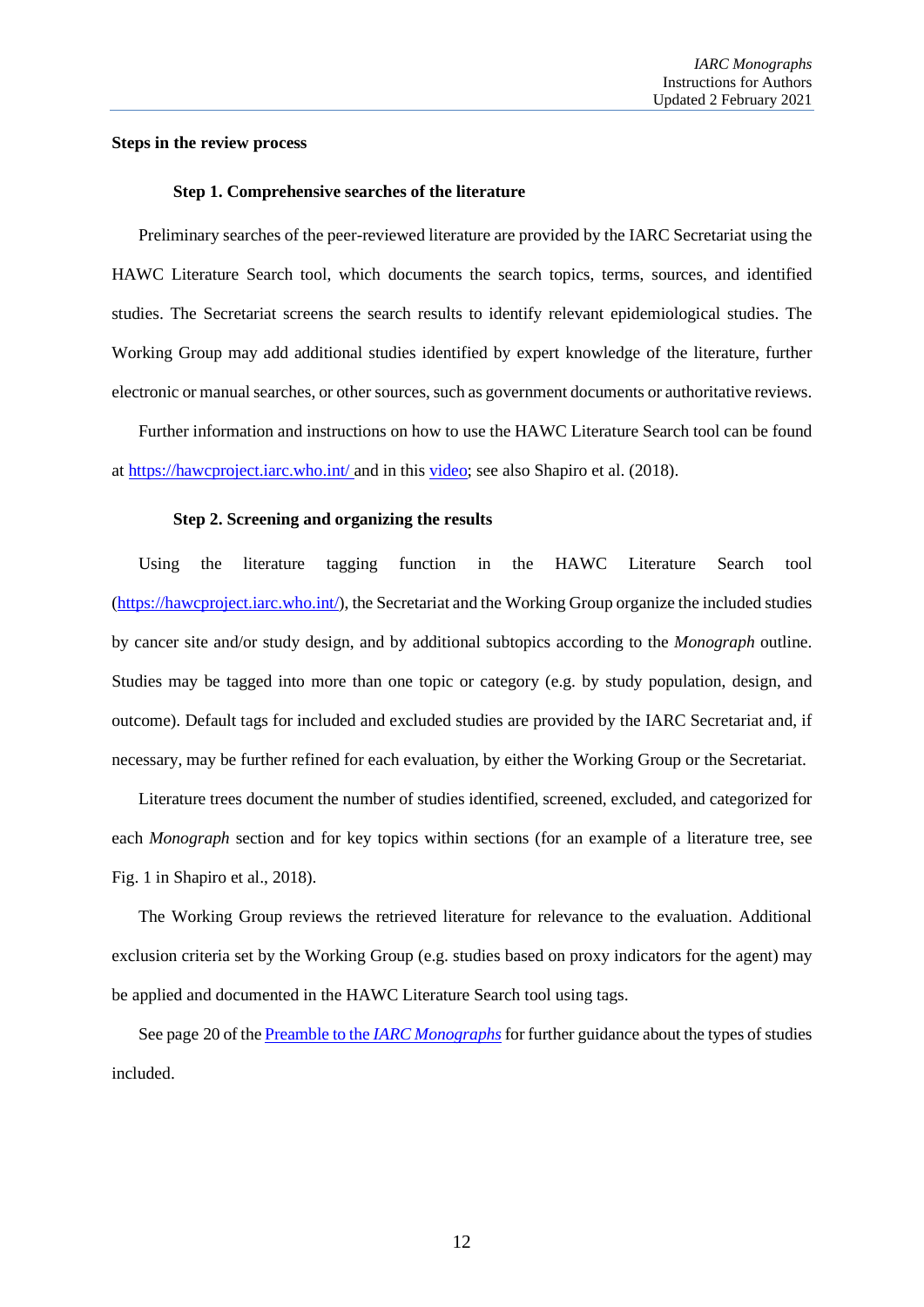#### **Step 3. Evaluation of study quality**

A key aspect of the Working Group's focus will be on evaluating study quality, as described in the Preamble to the *[IARC Monographs](https://monographs.iarc.who.int/wp-content/uploads/2019/01/Preamble-2019.pdf)*. One important aspect of study quality is the quality of the exposure assessment methods used in the studies of cancer in humans. Members of Subgroup 2 (studies of cancer in humans) will work together with members of Subgroup 1 (exposure characterization) in this effort. An important first step is the identification of key studies that are most likely to be informative on whether there is *limited* or *sufficient* evidence of an association of the agent with cancer in humans. The quality of exposure assessment methods will be reviewed and summarized by members of Subgroup 1, as described in the Instructions for Authors for Section 1.

For each study or group of related studies, it is important to include an expert assessment of study quality and informativeness (including the strengths and limitations as well as important points of interpretation), which should be indicated in square brackets. Subgroup 1 will provide an assessment of the quality of the exposure assessment methodology, which should be taken into account in the overall appraisal here. Study strengths and limitations are noted in the tables (see below).

#### **Step 4. Description of characteristics and results of included studies**

Text is written in Microsoft Word and uploaded via the IARC Online Publications System (IOPS). The text should coherently summarize groups of studies and should not be lengthy. Included studies need not be described in detail individually unless they have particular features that affect interpretation, such as notable strengths or deficits in the exposure assessment, design, or analysis. The text should present a detailed synthesis of the findings, written in a manner that is transparent for the reader to understand the rationale for the Working Group's evaluation of the data. Details of the studies should generally be placed in tables. Essential details can be included in the text, such as the reference (first author et al., year), location (usually country), number of subjects, and key results with the risk estimate (95% confidence interval).

The level of detail in the text should be proportional to the importance of the study, and only the minimum information should be given that is needed to evaluate that study in the context of all of those reviewed. **Information given in tables does not need to be repeated in the text unless it is especially**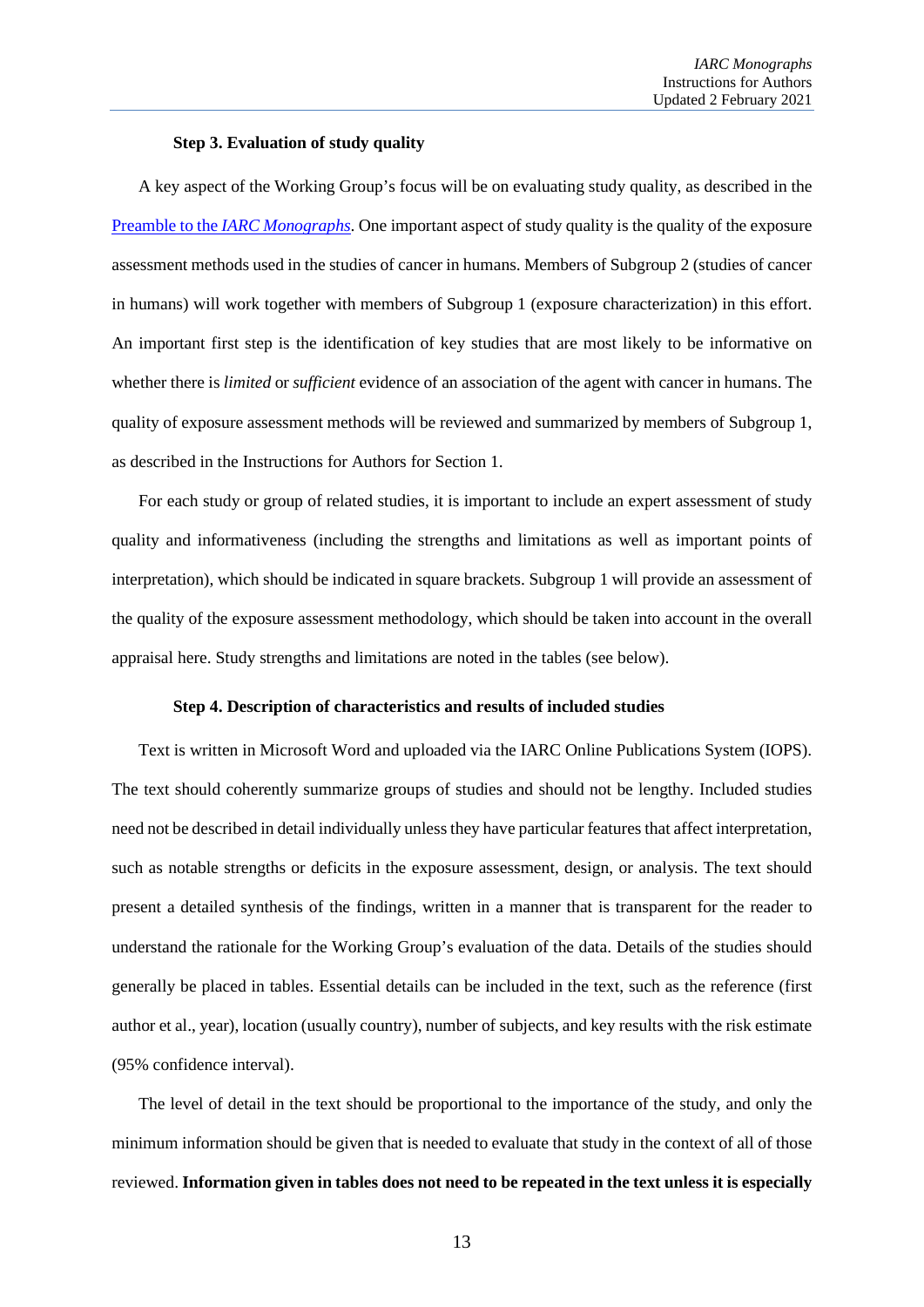**important for interpreting the results.** It is not necessary to cite in the text study features such as response rates or covariates controlled for, unless they are notable as limitations or strengths. Risk estimates and 95% confidence intervals should be provided for the main results, without descriptions of the magnitude of association or of statistical significance. *P* values for trend may be reported when available.

Multiple publications on the same study population are identified so that the number of independent studies is accurately represented. Multiple publications may result, for example, from successive follow-ups of a single cohort, from analyses focused on different aspects of an exposure–disease association, or from inclusion of overlapping populations. In these situations, generally only the most recent, most comprehensive, or most informative report is reviewed in detail in the text and tables. Other reports are cited in the text but are not described in detail, unless they contain critical information (e.g. on exposure assessment methods) not contained elsewhere.

Less informative studies may be described either in a brief, summary style, giving key attributes and results of the studies, or in the aggregate, while noting the general limitations of these studies.

For some *Monographs* with abundant databases, the Working Group may decide to undertake a triage exercise to focus its effort on the data most likely to be informative on whether there is *sufficient* or *limited* evidence of carcinogenicity in humans. In this case, the Working Group conducts a preliminary review to identify cancer sites for detailed assessment. Studies for cancer sites that are judged to be likely to have *inadequate* evidence (typically because of the small number or the poor quality of available studies) are reviewed in summary style (described above), and details are not tabulated. Studies for other cancer sites are taken forward for a full review (described above).

Subsections describing a number of studies may have a brief introduction describing the included literature and the reasons for exclusions (if any), and highlighting important issues of interpretation.

14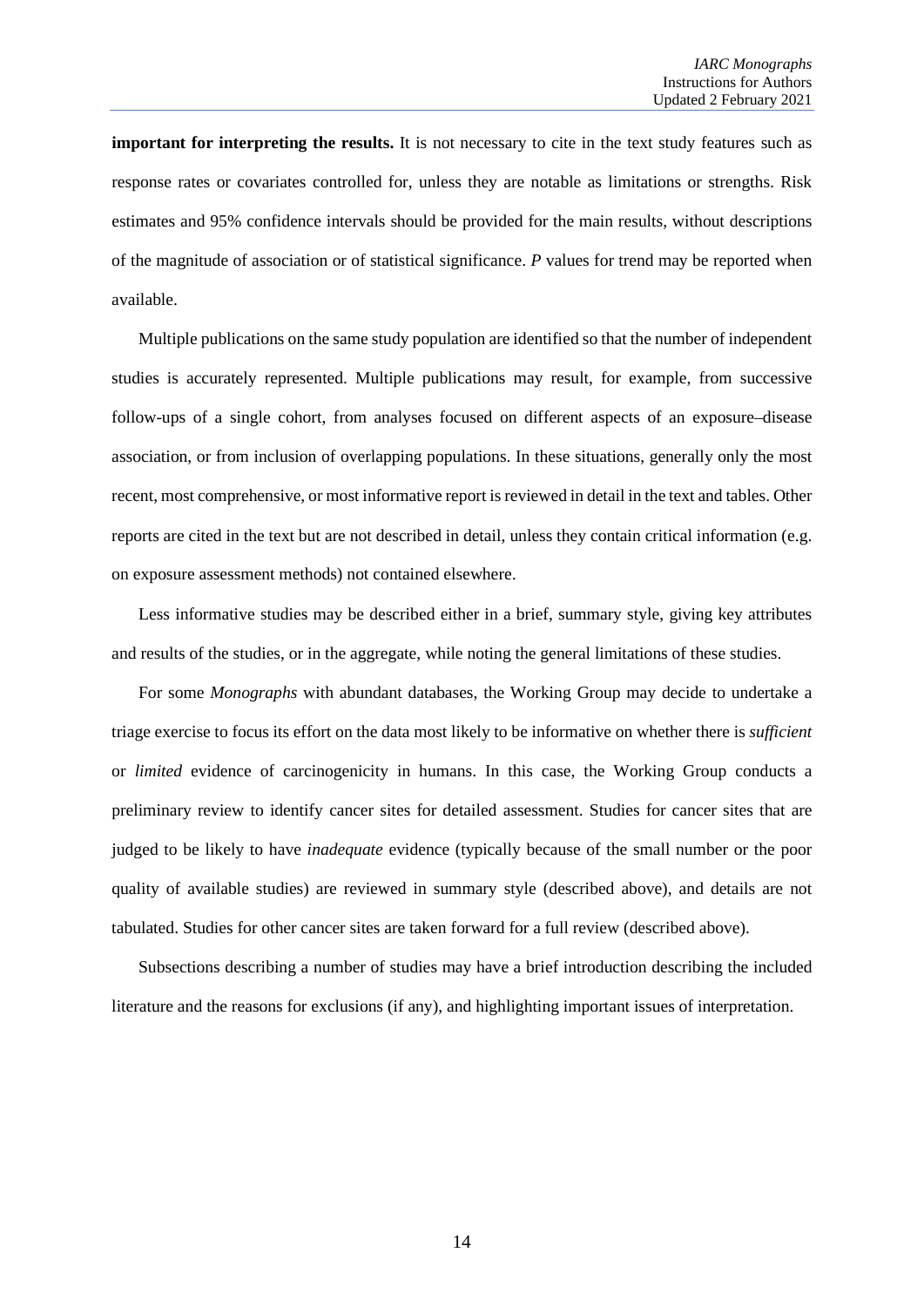#### **Examples of text and tables from recent** *Monographs*

# **Example of description when there are several independent publications from a single study**

Three population-based case–control studies conducted in the 1980s by the National Cancer Institute in Nebraska (Hoar Zahm et al., 1990), Iowa and Minnesota (Brown et al., 1990; Cantor et al., 1992), and Kansas (Hoar et al., 1986), USA, provided information on several pesticides. All three studies assessed the risk for non-Hodgkin lymphoma (NHL). NHL cases and controls were combined from these studies to create a pooled data set to increase study precision to enable analyses for specific pesticides (Waddell et al., 2001; De Roos et al., 2003).

These studies also assessed other cancer sites. The study in Iowa and Minnesota included leukaemia (Brown et al., 1990) and NHL (Cantor et al., 1992), the study in Iowa included multiple myeloma (Brown et al., 1993b), the study in Nebraska included NHL, Hodgkin lymphoma, multiple myeloma, and chronic lymphocytic leukaemia (Hoar Zahm et al., 1990), and the study in Kansas included NHL, soft tissue sarcoma, and Hodgkin lymphoma (Hoar et al., 1986). In Iowa and Minnesota, 622 cases of NHL (Cantor et al., 1992) and 669 cases of leukaemia (Brown et al., 1990) among white men aged  $\geq$  30 years were identified from the Iowa state cancer registry and from a surveillance system of hospital and pathology laboratory records in Minnesota. In Iowa, cases of multiple myeloma (*n* = 173) were identified from the state cancer registry (Brown et al., 1993b).

# **Example of description in summary style, typically for less informative studies**

Two recent hospital-based case–control studies (Gousias et al., 2009; Spinelli et al., 2010), one conducted in Greece and the other in France, examined associations between glioma and mobile-phone use. Neither was informative, because of small numbers and unclear exposure assessment methods.

#### **Example of subsection introduction**

Case–control studies investigating the association of air pollution and cancer of the lung are presented below according to the main type of exposure under study. Studies focused on all sources of air pollution have been divided according to the methodology, qualitative or quantitative, used for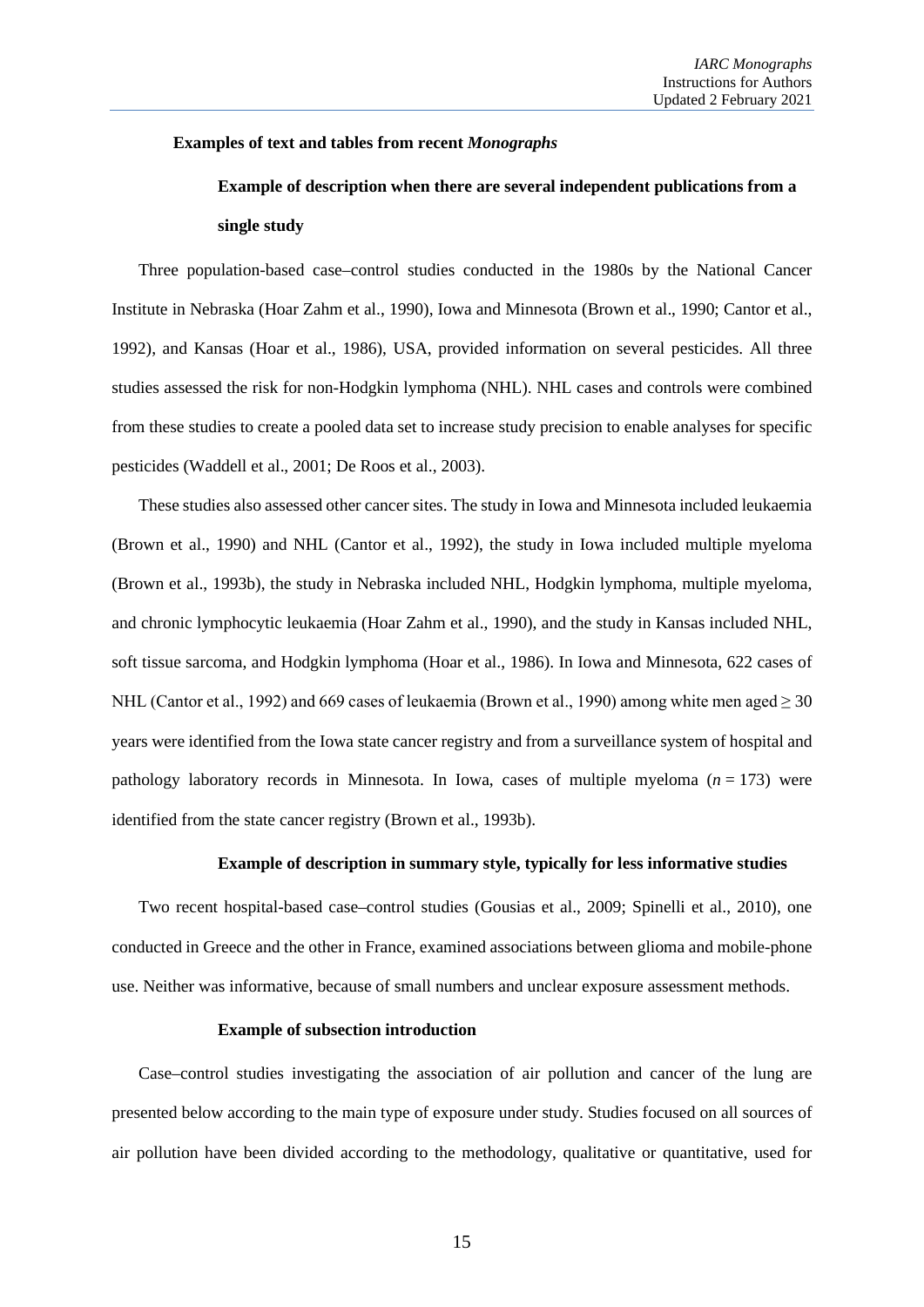exposure assessment. The main development in the design of the studies is the evolution of exposure assessment methods from rather crude classification of urban areas and air pollution zones (Vena, 1982; Samet et al., 1987), proximity to industry (Brown et al., 1984; Pershagen, 1985), and proximity to traffic (Vineis et al., 2006), to more advanced use of data from fixed monitors (Jedrychowski et al., 1990), exposure modelling (Nyberg et al., 2000), and national spatiotemporal air pollution maps (Hystad et al., 2012, 2013).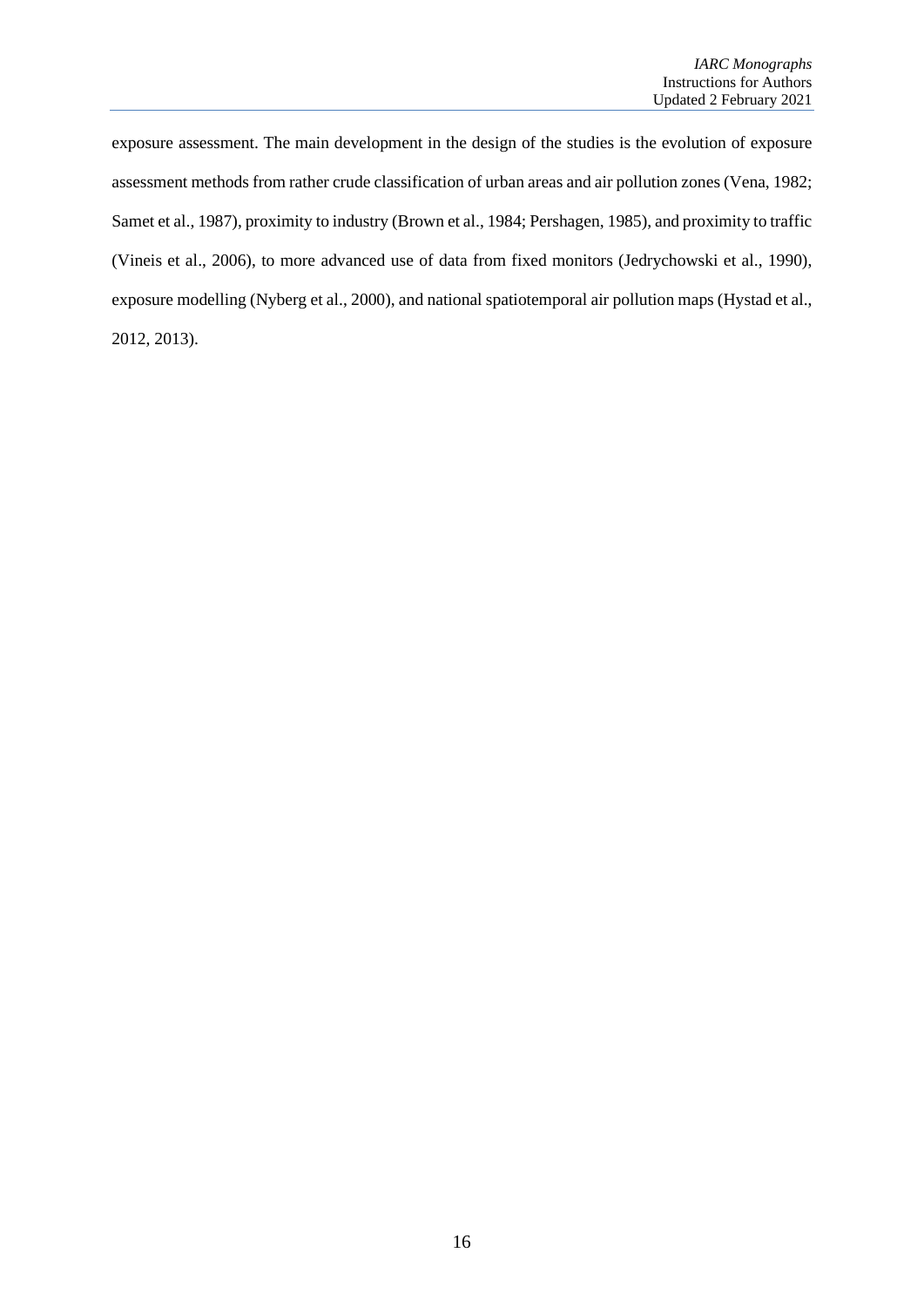Last updated: Sep 2nd 2018, 5:27 pm



#### **Example of table (from Shapiro et al., 2018, with permission)**

 $\overline{C}$ 

# Table 2.1 Cohort studies of cancer and exposure to lindane

Volume 113: Lindane

Reference, location, **Population size, Exposure Exposed** follow-up/enrollment description, exposure category cases/ **Risk estimate Covariates** period, study-design assessment method (95% CI) controlled **Comments Organ site** or level deaths Alavania et al. 54306; licensed Large study, ascertainment of NHL (Non-Lindane use  $(2014b)$ pesticide applicators exposure prior to disease. hodgkin's age, state, race, None 396  $\mathbf{1}$ lowa, North Carolina, **Exposure assess.** lymphoma) Strengths: large prospective study. total days of **USA** method: Questionnaire; ascertainment of exposure before 85  $1(0.8 - 1.2)$ Ever herbicide use 1993-2010 population-based disease; large number of lindane Cohort cancer registries exposed participants NHL (Non-Total days of lindane exposure: Limitations: hodgkin's 205 age, state, race, None  $\mathbf{1}$ lymphoma) total days of Low  $[ \leq 8.75]$ 18  $1.2(0.7-1.9)$ herbicide use Medium  $[ > 8.75 - 13]$  $1(0.6-1.7)$ 561  $Hiah [ > 56 - 457]$  14  $2.5(1.4-4.4)$ Trend-test p-value: 0.004

# **Step 5. Synthesis and evaluation of strength of evidence**

At the meeting, during subgroup sessions, the Working Group summarizes the overall strengths and limitations of the studies of cancer in humans. Subgroup drafts of consensus evaluations are developed. The Working Group then develops, and describes the rationale for, the consensus evaluation of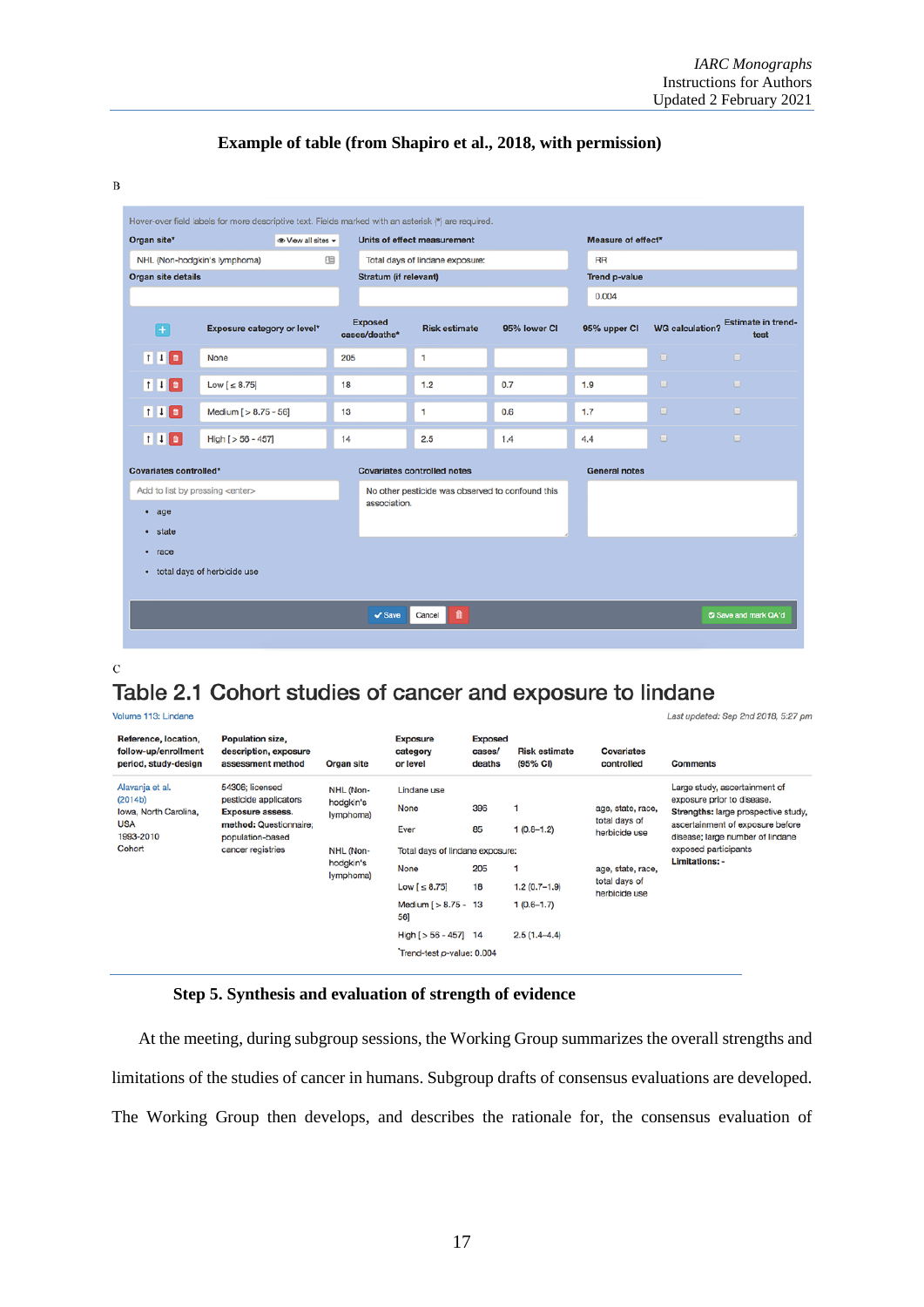carcinogenicity that integrates the conclusions about the strength of evidence from studies of cancer in

humans, studies of cancer in experimental animals, and mechanistic evidence.

# **References**

- Guyton KZ, Rieswijk L, Wang A, Chiu WA, Smith MT (2018b). Key characteristics approach to carcinogenic hazard identification. Chem Res Toxicol. 31(12):1290–2.<https://doi.org/10.1021/acs.chemrestox.8b00321> [PMID:30521319](https://www.ncbi.nlm.nih.gov/entrez/query.fcgi?cmd=Retrieve&db=PubMed&list_uids=30521319&dopt=Abstract)
- Guyton KZ, Rusyn I, Chiu WA, Corpet DE, van den Berg M, Ross MK, et al. (2018a). Application of the key characteristics of carcinogens in cancer hazard identification. Carcinogenesis. 39(4):614–22. <https://doi.org/10.1093/carcin/bgy031> [PMID:29562322](https://www.ncbi.nlm.nih.gov/entrez/query.fcgi?cmd=Retrieve&db=PubMed&list_uids=29562322&dopt=Abstract)
- Shapiro AJ, Antoni S, Guyton KZ, Lunn RM, Loomis D, Rusyn I, et al. (2018). Software tools to facilitate systematic review used for cancer hazard identification. Environ Health Perspect. 126(10):104501. <https://doi.org/10.1289/EHP4224> [PMID:30392397](https://www.ncbi.nlm.nih.gov/pubmed/30392397)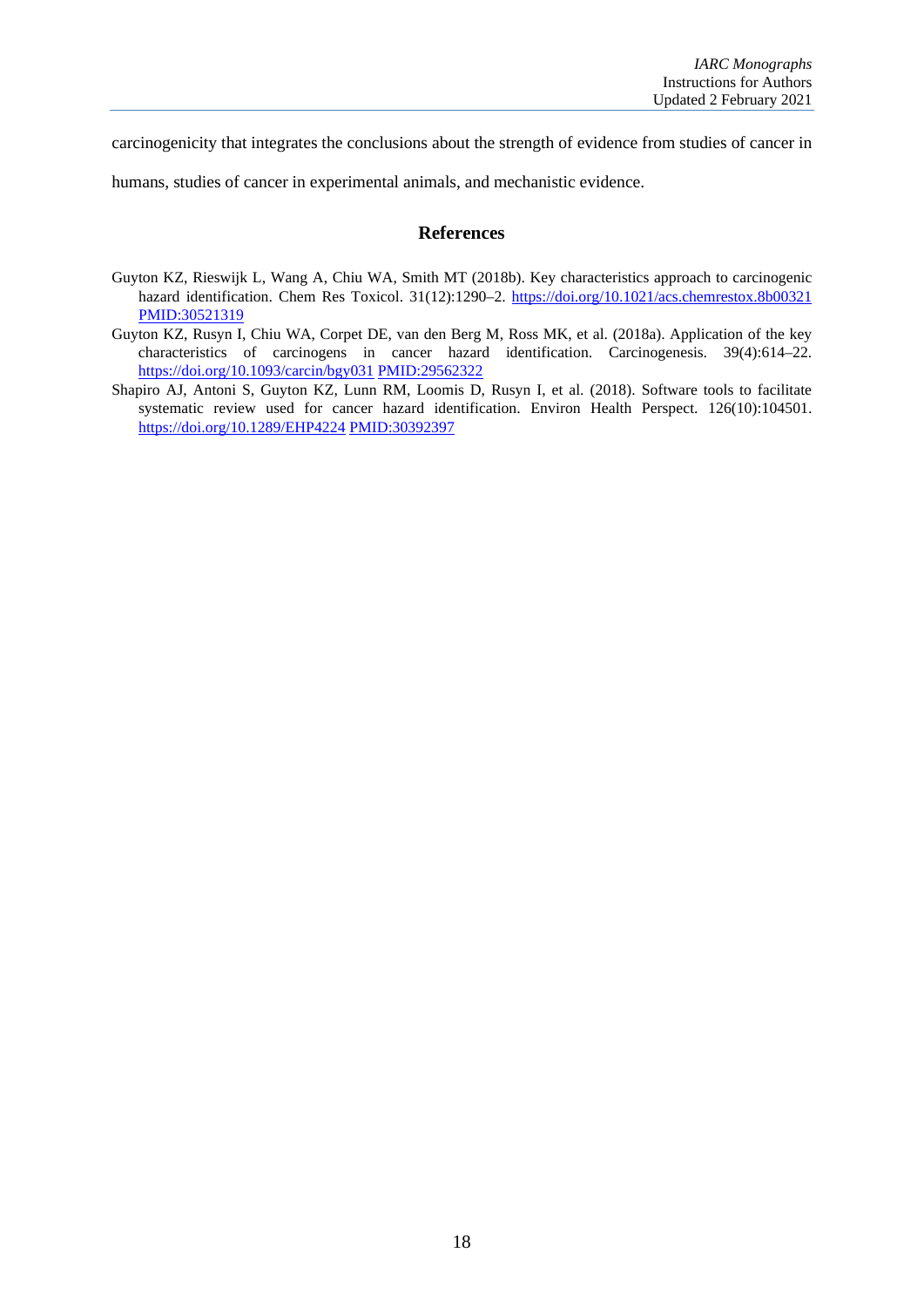# <span id="page-18-0"></span>**Section 3. Cancer in Experimental Animals**

# **Instructions at a glance**

- 1. IARC uses online tools during the preparation and conduct of *Monographs* meetings: the [HAWC](https://hawcproject.iarc.who.int/)  [Literature Search tool,](https://hawcproject.iarc.who.int/) the [IARC Table Builder,](https://table-builder.com/) and the IARC Online Publications System (IOPS). These tools are described in Shapiro et al. (2018). Information on how to access your account will be sent to you.
- 2. Section 3 summarizes all the publicly available and pertinent carcinogenicity bioassays. Studies reviewed in Section 3 have neoplasm as an outcome, whereas those reviewed in Section 4 have preneoplastic end-points as outcomes (e.g. end-points related to the 10 key characteristics of carcinogens; Guyton et al., 2018a, b).
- 3. The IARC Secretariat performs initial literature searches, does title and abstract screening, and organizes the included literature using the [HAWC Literature Search tool.](https://hawcproject.iarc.who.int/) The Working Group reviews the searches performed by the IARC Secretariat and identifies literature through other searches. The Working Group also reviews the initial screening and organization of the literature done by the IARC Secretariat.
- 4. The Working Group performs full-text review of the included studies, including an evaluation of the quality based on the considerations described in Part B, Section 3 of the [Preamble to the](https://monographs.iarc.who.int/wp-content/uploads/2019/01/Preamble-2019.pdf) *IARC [Monographs](https://monographs.iarc.who.int/wp-content/uploads/2019/01/Preamble-2019.pdf)* (e.g. design, methodology, and reporting of results).
- 5. Working Group members populate tables for Section 3 using the [IARC Table Builder](https://table-builder.com/) linked to the IARC Online Publications System (IOPS), or using templates provided by the IARC Secretariat in Microsoft Word.
- 6. Working Group members draft text in Microsoft Word and submit the drafts electronically via the IARC Online Publications System (IOPS). The draft text presents a synthesis of the findings that enables the Working Group to arrive at an evaluation of the data. Detailed individual study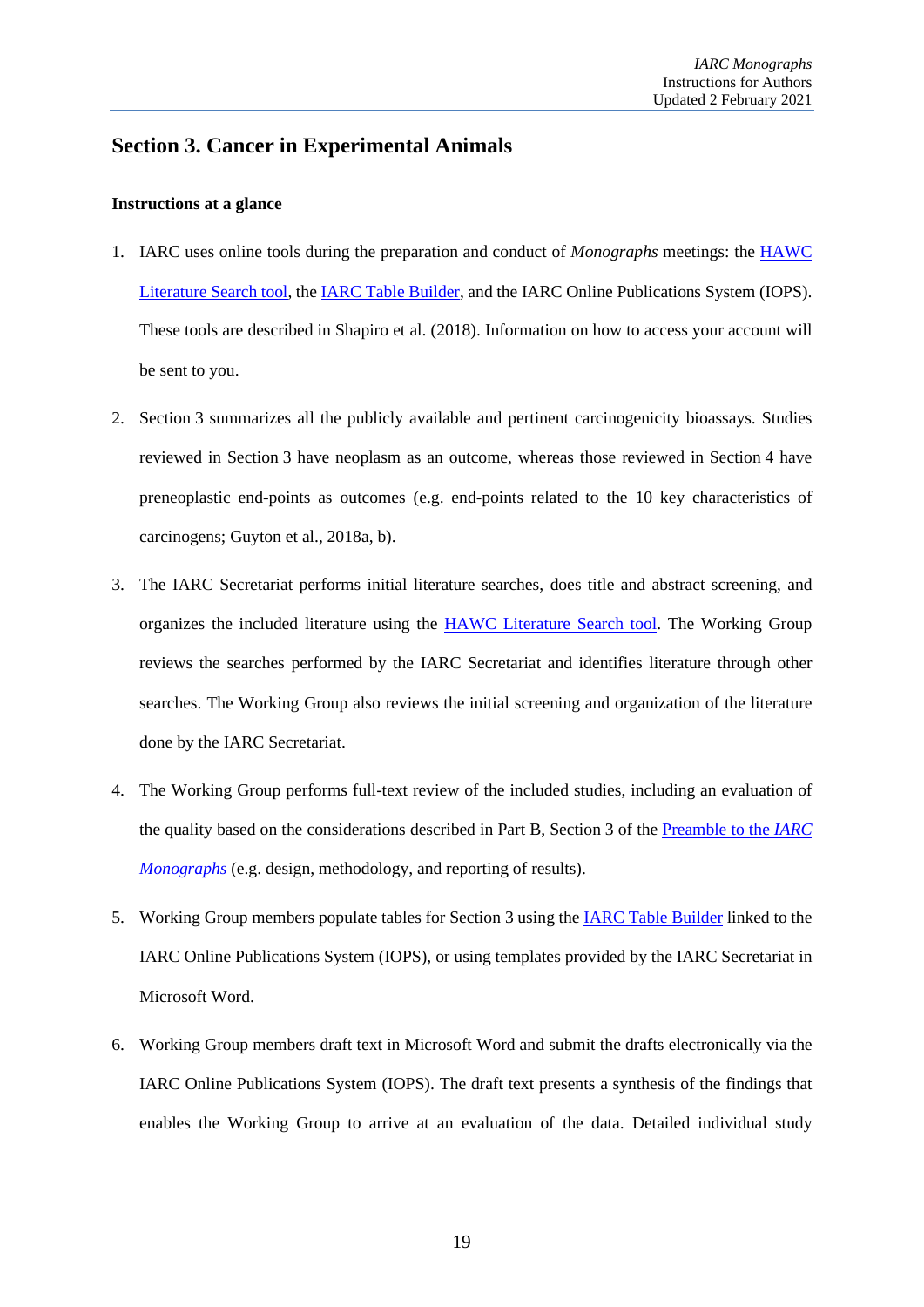descriptions are not needed; the text highlights essential details about the studies and the key results. Information given in the tables does not need to be repeated in the text.

- 7. Your writing assignment should be prepared before the meeting according to the deadline provided to you.
- 8. After submission, working drafts are reviewed by the Working Group, and by the IARC Secretariat. The working drafts are then revised and resubmitted before the meeting.
- 9. At the meeting, within subgroups, the Working Group members critically review, discuss, and revise the pre-meeting drafts and adopt the revised versions as consensus subgroup drafts. During the plenary session, each subgroup presents its drafts for scientific review and discussion for eventual adoption as a consensus Working Group product.

# **Detailed instructions**

Section 3 summarizes all available long-term studies of cancer in experimental animals with the agent under review and, as appropriate, metabolites or derivatives of the agent (see Part A, Section 7 of the Preamble to the *[IARC Monographs](https://monographs.iarc.who.int/wp-content/uploads/2019/01/Preamble-2019.pdf)*). Studies that are judged to be irrelevant to the evaluation or are judged to be inadequate (e.g. too short a duration, too few animals, poor survival; see below) may be omitted. After a thorough evaluation of the study features (see Part B, Section 3b of the [Preamble to the](https://monographs.iarc.who.int/wp-content/uploads/2019/01/Preamble-2019.pdf)  *[IARC Monographs](https://monographs.iarc.who.int/wp-content/uploads/2019/01/Preamble-2019.pdf)*), the evidence relevant to carcinogenicity in experimental animals is classified into one of four defined categories (*sufficient*, *limited*, *inadequate*, or *suggesting lack of carcinogenicity*).

In this section, only *published* (or *accepted for publication*) sources of information in the peerreviewed literature can be used (see Part A, Section 7 of the Preamble to the *[IARC Monographs](https://monographs.iarc.who.int/wp-content/uploads/2019/01/Preamble-2019.pdf)*). Exceptionally, publicly available data from government agency reports are also considered.

Besides conventional long-term bioassays, alternative studies (e.g. in genetically engineered mouse models) may be considered in assessing carcinogenicity in experimental animals, likewise after a critical evaluation of the study features; for chemical exposures, a range of genetically engineered models are available, including the *Trp53+/<sup>−</sup>*, Tg.AC, and *ras*H2 mouse models (see also Eastmond et al., 2013). Other types of studies can provide supportive evidence. These include experiments in which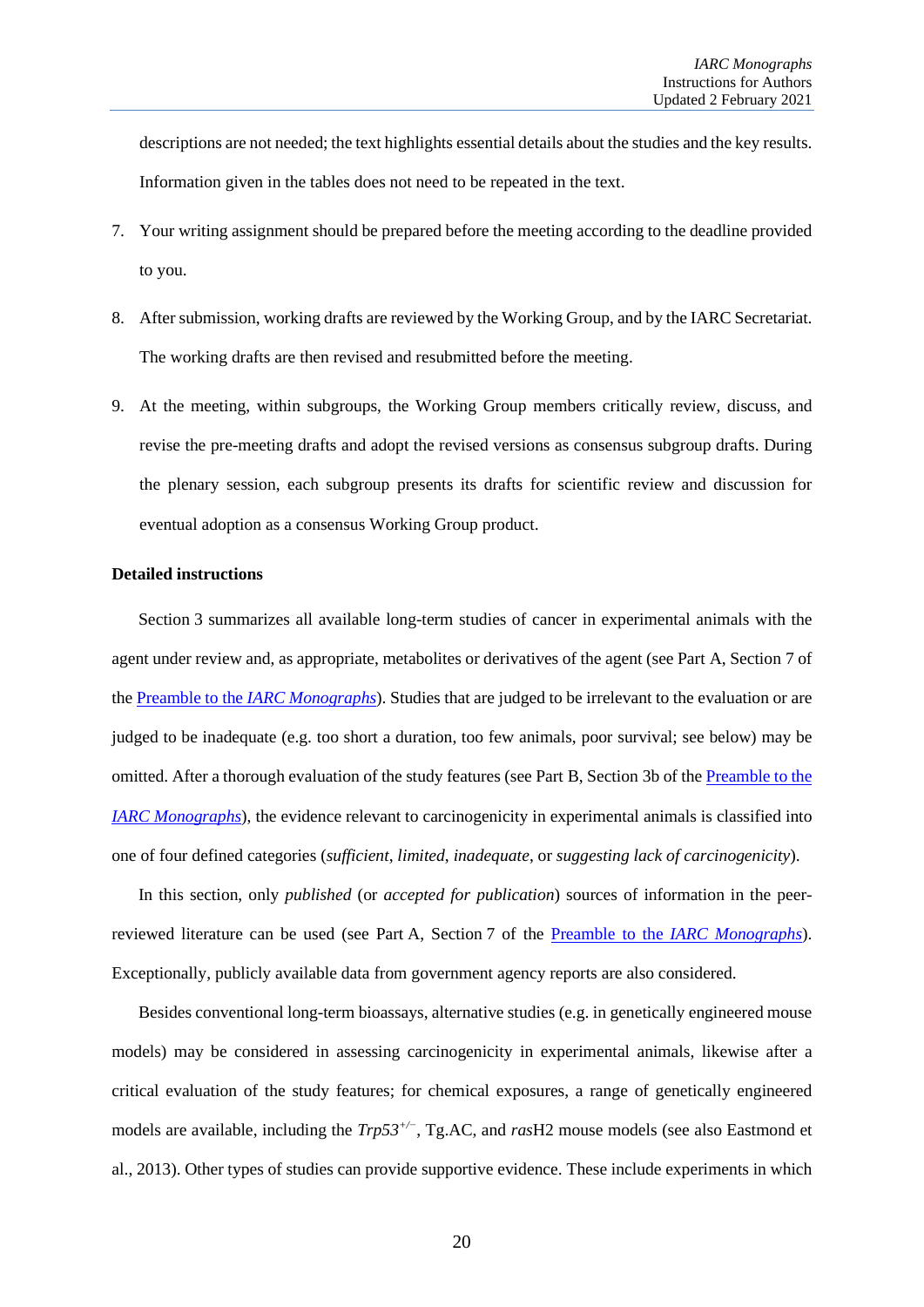the agent was administered in the presence of factors that modify carcinogenic effects (e.g. initiation– promotion studies), studies in which the end-point was not neoplasm but a defined preneoplastic lesion, and studies of cancer in non-laboratory animals (e.g. companion animals) exposed to the agent.

The approach to identifying, screening, organizing, and summarizing these studies is presented below. Two online tools facilitate this approach: the HAWC Literature Search tool [\(https://hawcproject.iarc.who.int/\)](https://hawcproject.iarc.who.int/) and the IARC Table Builder [\(https://table-builder.com/\)](https://table-builder.com/). The draft documents are submitted via the IARC Online Publications System (IOPS).

#### **Steps in the review process**

#### **Step 1. Comprehensive searches of the literature**

The Working Group reviews the initial searches of the peer-reviewed literature performed by the IARC Secretariat, and identifies literature through other searches (e.g. from reference lists of retrieved articles). The initial searches conducted by the IARC Secretariat are available via the [HAWC Literature](https://hawcproject.iarc.who.int/)  [Search t](https://hawcproject.iarc.who.int/)ool, which records the search topics, terms, sources, and identified studies. The IARC Secretariat uses search terms for the agent and studies of cancer in animals, but also identifies literature through other searches (e.g. from past *Monographs* or other authoritative reviews).

#### **Step 2. Screening and organizing the results**

The Working Group reviews the initial screening and organization of the literature done by the IARC Secretariat, and performs full-text review of the included studies. Based on title, abstract, and (if needed) full-text review, the IARC Secretariat excluded studies if they were not about the agent, or if they reported no data on end-points relevant to cancer in animals. Included studies were further sorted according to the outline of Section 3 and the writing assignments.

# **Step 3. Description of characteristics and results of included studies, and evaluation of study quality**

#### **Tables of study design and results**

Tables are constructed using the embedded [IARC Table Builder](https://table-builder.com/) in the IARC Online Publications System (IOPS). Study design and results of all pertinent individual studies are presented, including: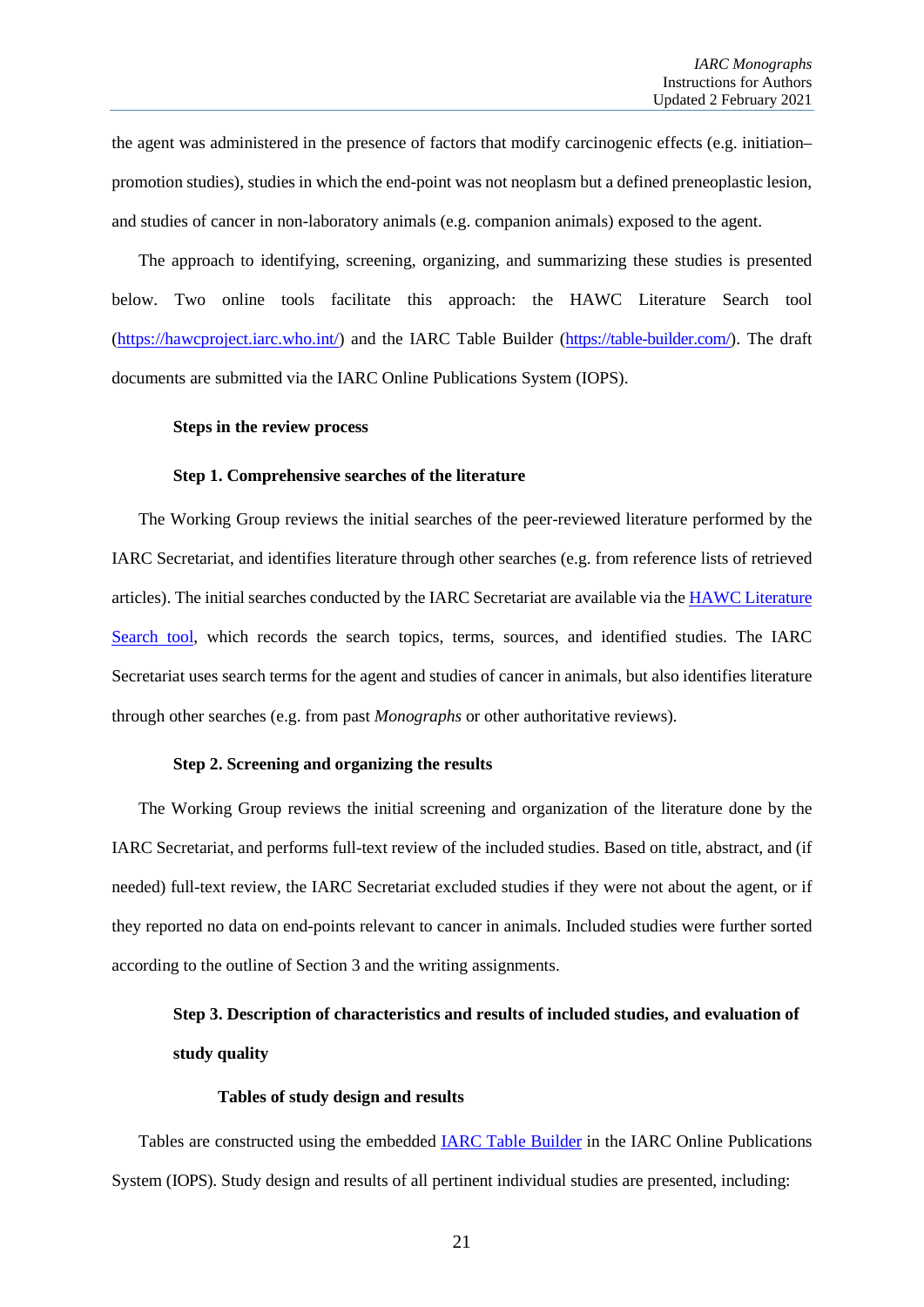- Test agent (including nature and extent of impurities)
- Species, strain (sex), age at start, duration of study (total), reference
- Route, dosing regimen, numbers of male and female animals per group at start, and numbers surviving at the end of the study
- Tumour site (e.g. mammary gland, lung, haematopoietic and lymphoid tissues) and histology (e.g. adenoma, squamous cell carcinoma, lymphoma)
- Number of each tumour type/effective number of animals (incidence) and percentage, tumour multiplicity and/or total number of tumours if provided
- Statistical significance of trends and differences between groups, and statistical method used; if not provided, *P* values should be calculated by the Working Group and given in square brackets. Note that the IARC Table Builder will calculate pairwise *P* values using Fisher's exact test, and *P* values for trend using the Cochran–Armitage trend test.
- Comments should include strengths of the study (e.g. well-conducted study, good laboratory practice study, both sexes used), limitations of the study (e.g. missing survival data, or any of the above-mentioned items), and any other important comments (e.g. effect on survival and body weight, toxicity, historical control data).

# **Text of study design and results**

For each study, the following are indicated:

- Species, strain, sex, age at start;
- Number of males and number of females in each experimental and control group;
- Test agent (including nature and extent of impurities);
- Route of administration of test substance;
- Treatment of controls (untreated, vehicle, "positive");
- Doses as quoted in the original paper;
- Dosing schedules;
- Duration of treatment;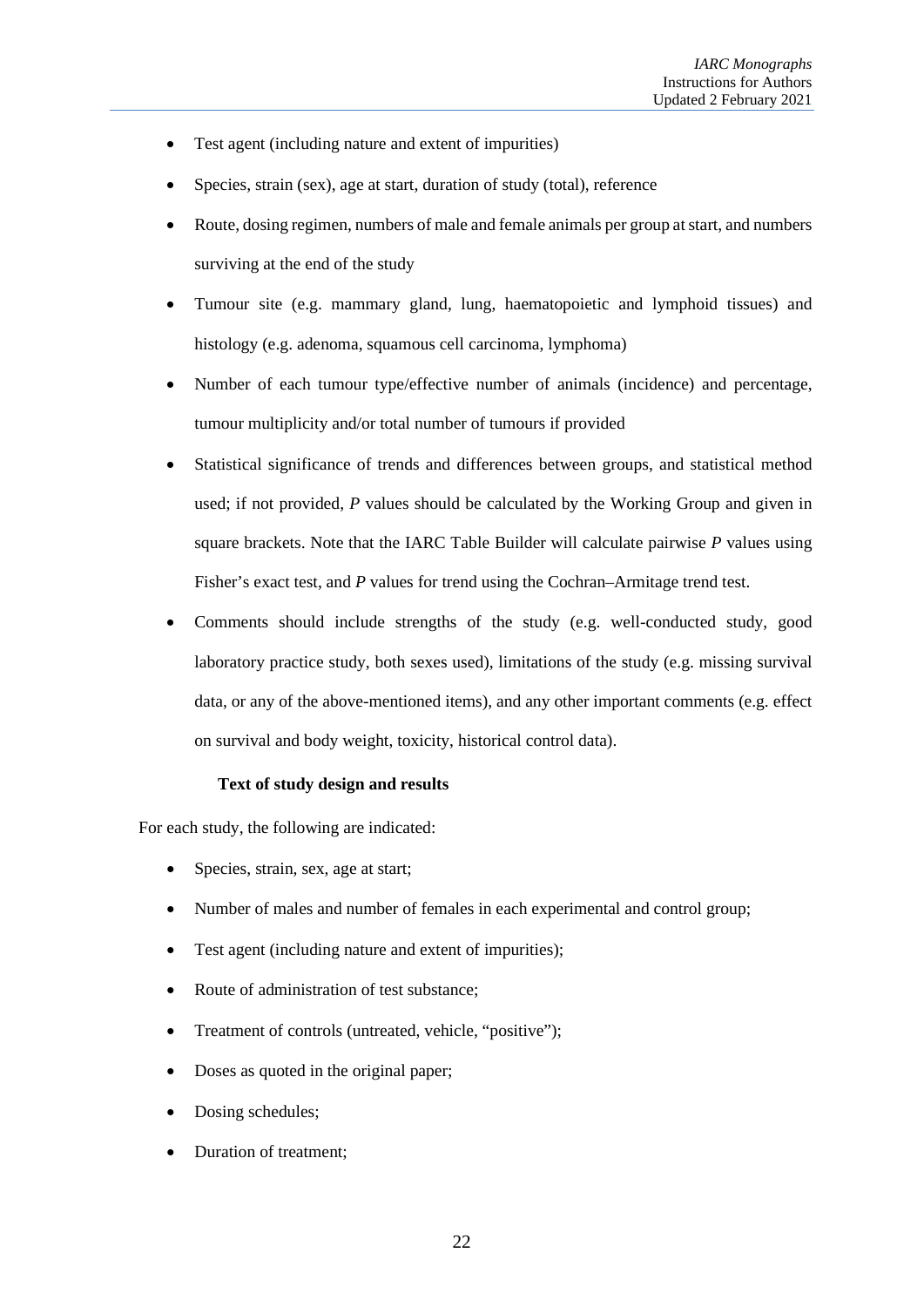- Duration of observation:
- Effect on survival and body weight;
- Histological types of tumours in treated and control animals (giving results by sex, i.e. male and then female);
- Increased or decreased incidence (and multiplicity or number of tumours, if reported) of each tumour type of interest (both benign and malignant) in treated compared with control animals (indicate if increase is statistically significant); dose–response (indicate if trend is statistically significant). Tumours with a low spontaneous incidence rate should also be reported if the incidence rate is above the incidence range in historical controls.
- Tumours at unusual sites, with early onset, and so on.

Preneoplastic lesions and non-neoplastic histopathological lesions that may be relevant to interpretation of tumour incidence, i.e. in the same target organ, should also be described.

The *author's interpretation* may be included if you consider it necessary, but it must be clearly identified as such.

Strengths and weaknesses of the study should be presented in square brackets [e.g. well-conducted good laboratory practice study, inadequate duration, absence of controls, underpowered study, inadequate reporting of experimental details or results, high mortality].

# **Preferred outline**

For each agent, order studies by species (mouse, rat, hamster, dog, monkey, etc.). Within each species, order results by route of administration, as indicated in the example below.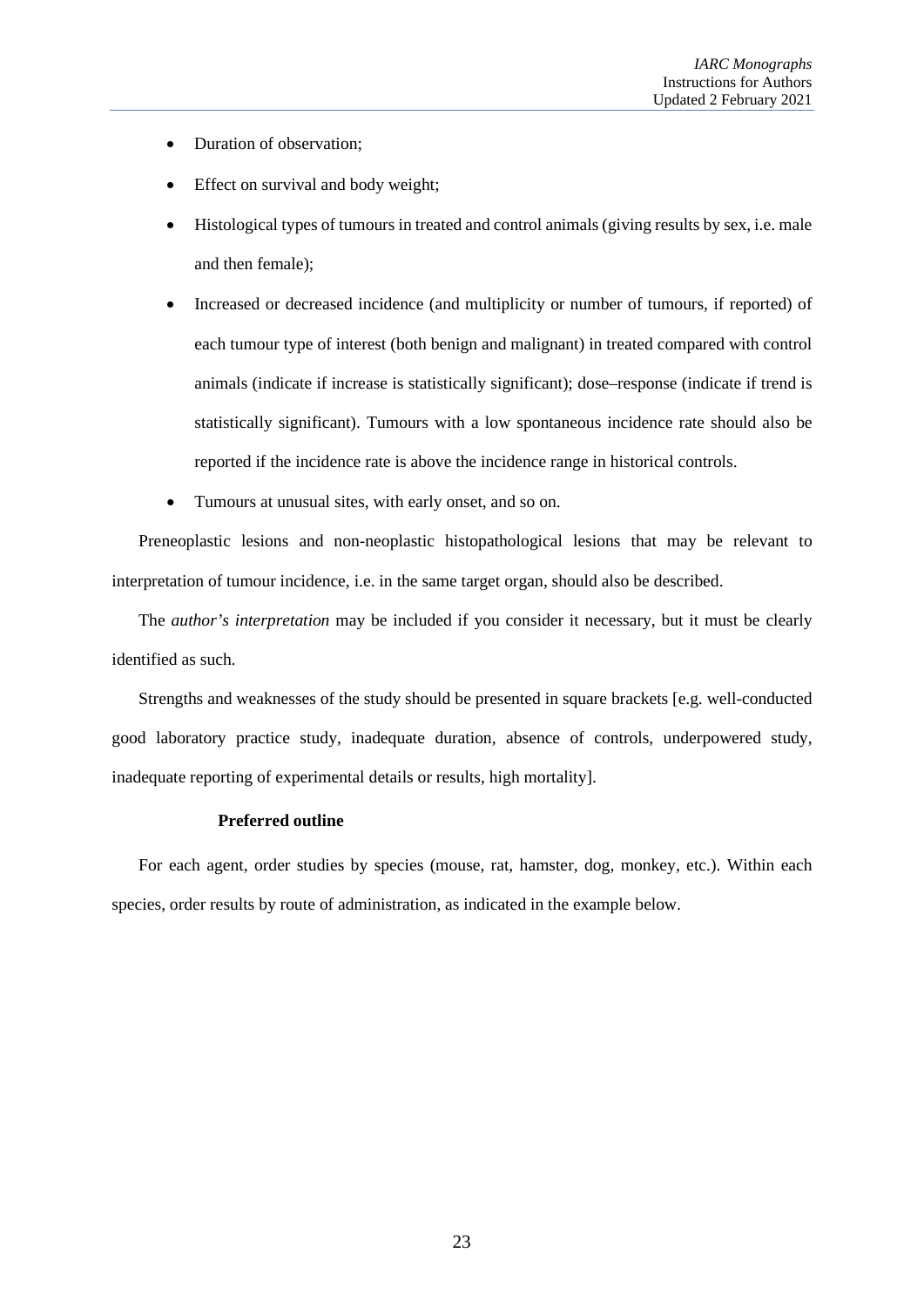# **3. Cancer in Experimental Animals**

- 3.1. Mouse
	- 3.1.1 Oral administration (feed)
	- 3.1.2 Oral administration (gavage)
	- 3.1.3 Skin application
	- 3.1.4 Subcutaneous administration
	- 3.1.5 Inhalation
	- 3.1.6 Intratracheal administration
	- 3.1.7 Intrapleural administration
	- 3.1.8 Intraperitoneal administration
	- 3.1.9 Intravenous administration
	- 3.1.10 Transplacental and perinatal
	- 3.1.11 Other routes of exposure
	- 3.1.12 Initiation–promotion studies
	- 3.1.13 Administration with known carcinogens or other agents
	- 3.1.14 Carcinogenicity of metabolites

# **Evaluation of study quality**

Guidelines for conducting long-term carcinogenicity experiments have been published (e.g. OECD,

## 2018).

The considerations may include the following standards:

- whether the agent was clearly characterized, including the nature and extent of impurities and contaminants and the stability of the agent, and, in the case of mixtures, whether the sample characterization was adequately reported;
- whether the dose was monitored adequately, particularly in inhalation experiments;
- whether the doses, duration and frequency of treatment, duration of observation, and route of exposure were appropriate;
- whether appropriate experimental animal species and strains were evaluated;
- whether there were adequate numbers of animals per group;
- whether animals were allocated randomly to groups;
- whether the body weight, food and water consumption, and survival of treated animals were affected by any factors other than the test agent;
- whether the histopathology review was adequate;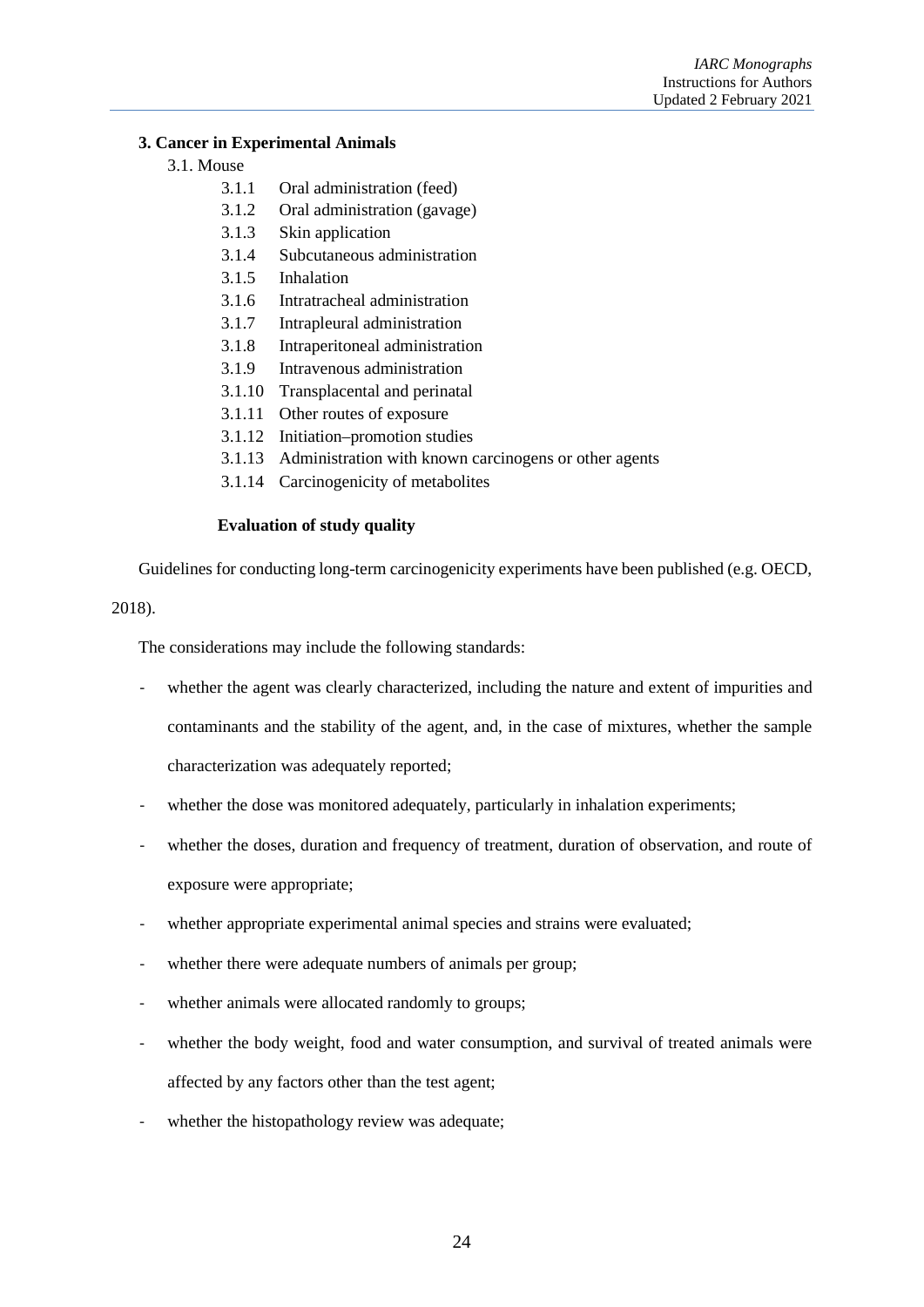whether the data were reported and analysed adequately (see also Part B, Section 3c of the Preamble to the *[IARC Monographs](https://monographs.iarc.who.int/wp-content/uploads/2019/01/Preamble-2019.pdf)*).

### **Step 4. Synthesis and evaluation of the evidence**

The summary text of the various studies (**Section 5.3 Cancer in experimental animals**) will be

developed within the subgroup, and the tentative evaluation will be proposed by the subgroup, during

the meeting. Guidance will be provided at that time.

# **References**

- Eastmond DA, Vulimiri SV, French JE, Sonawane B (2013). The use of genetically modified mice in cancer risk assessment: challenges and limitations. Crit Rev Toxicol. 43(8):611–631. <https://doi.org/10.3109/10408444.2013.822844> [PMID:23985072](https://www.ncbi.nlm.nih.gov/pubmed/?term=23985072)
- Guyton KZ, Rieswijk L, Wang A, Chiu WA, Smith MT (2018b). Key characteristics approach to carcinogenic hazard identification. Chem Res Toxicol. 31(12):1290-2.<https://doi.org/10.1021/acs.chemrestox.8b00321> [PMID:30521319](https://www.ncbi.nlm.nih.gov/entrez/query.fcgi?cmd=Retrieve&db=PubMed&list_uids=30521319&dopt=Abstract)
- Guyton KZ, Rusyn I, Chiu WA, Corpet DE, van den Berg M, Ross MK, et al. (2018a). Application of the key characteristics of carcinogens in cancer hazard identification. Carcinogenesis. 39(4):614–22. <https://doi.org/10.1093/carcin/bgy031> [PMID:29562322](https://www.ncbi.nlm.nih.gov/entrez/query.fcgi?cmd=Retrieve&db=PubMed&list_uids=29562322&dopt=Abstract)
- OECD (2018). Test no. 451. Carcinogenicity studies. OECD guidelines for the testing of chemicals, Section 4: health effects. Paris, France: Organisation for Economic Co-operation and Development. Available from: [https://www.oecd.org/env/test-no-451-carcinogenicity-studies-9789264071186-en.htm.](https://www.oecd.org/env/test-no-451-carcinogenicity-studies-9789264071186-en.htm)
- Shapiro AJ, Antoni S, Guyton KZ, Lunn RM, Loomis D, Rusyn I, et al. (2018). Software tools to facilitate systematic review used for cancer hazard identification. Environ Health Perspect. 126(10):104501. <https://doi.org/10.1289/EHP4224> [PMID:30392397](https://www.ncbi.nlm.nih.gov/pubmed/30392397)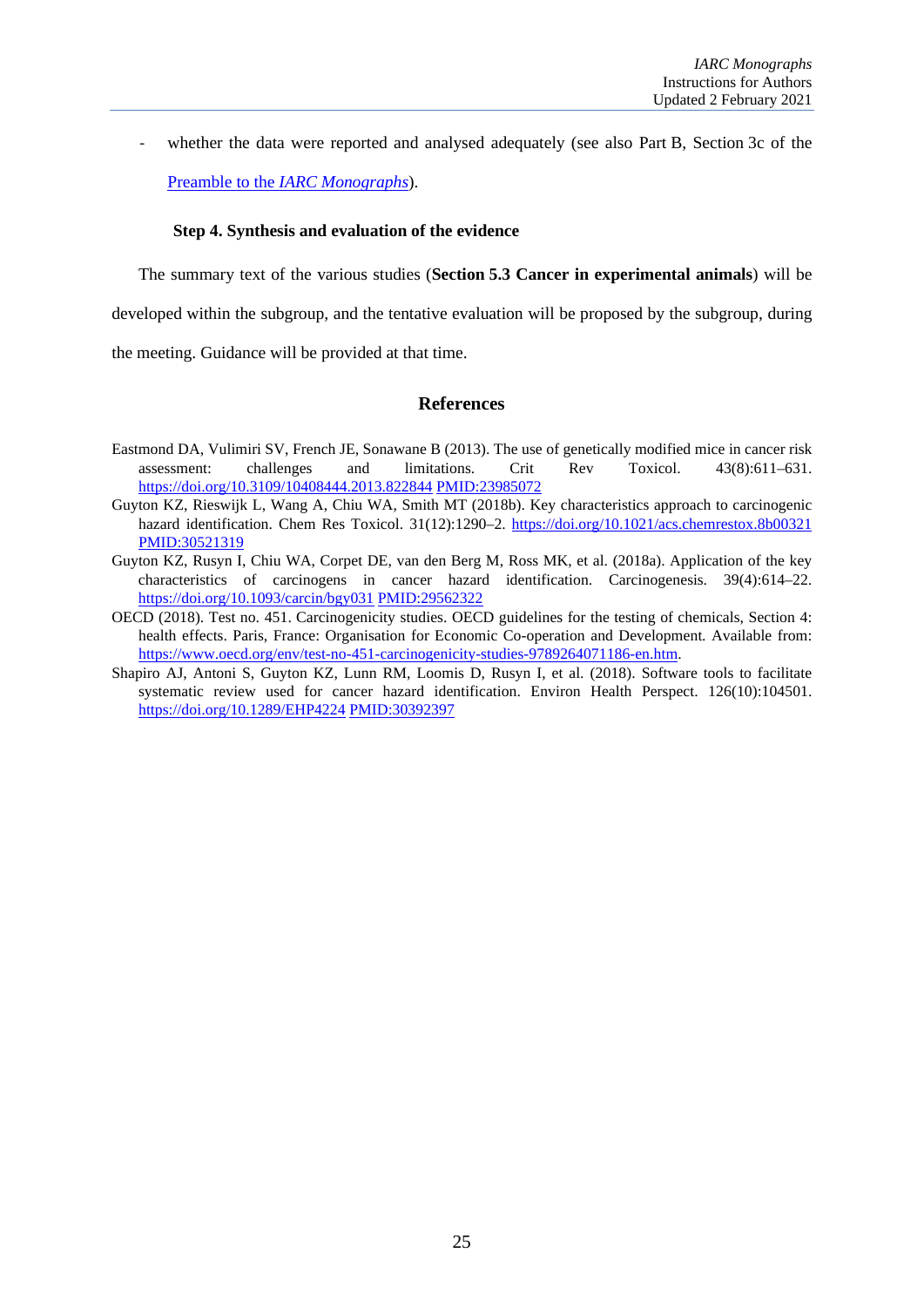# <span id="page-25-0"></span>**Section 4. Mechanistic Evidence**

### **Instructions at a glance**

- 1. IARC uses online tools during the preparation and conduct of *Monographs* meetings: the [HAWC](https://hawcproject.iarc.who.int/)  [Literature Search tool,](https://hawcproject.iarc.who.int/) the [IARC Table Builder,](https://table-builder.com/) and the IARC Online Publications System (IOPS). These tools are described in Shapiro et al. (2018). Information on how to access your account will be sent to you.
- 2. Section 4 provides a concise synthesis to reflect the extent of available mechanistic evidence, summarizing groups of included studies with an emphasis on characterizing consistencies or differences in results within and across experimental designs. Greater emphasis is given to informative mechanistic evidence from human-related studies than to that from other experimental test systems, and gaps are identified. Tabulation of data may facilitate this review.
- 3. The IARC Secretariat performs initial literature searches, does title and abstract screening, and organizes the included literature using the [HAWC Literature Search tool.](https://hawcproject.iarc.who.int/) The Working Group reviews the searches performed by the IARC Secretariat and identifies literature through other searches. The Working Group also reviews the initial screening and organization of the literature done by the IARC Secretariat.
- 4. The Working Group performs full-text review of the included studies, including an evaluation of the quality based on the considerations described in Part B, Section 4 of the [Preamble to the](https://monographs.iarc.who.int/wp-content/uploads/2019/01/Preamble-2019.pdf) *IARC [Monographs](https://monographs.iarc.who.int/wp-content/uploads/2019/01/Preamble-2019.pdf)* (e.g. design, methodology, and reporting of results).
- 5. Working Group members populate tables for Section 4 using the [IARC Table Builder](https://table-builder.com/) linked to the IARC Online Publications System (IOPS), or using templates provided by the IARC Secretariat in Microsoft Word.
- 6. Working Group members draft text in Microsoft Word and submit the drafts electronically via the IARC Online Publications System (IOPS). The draft text presents a synthesis of the findings that enables the Working Group to arrive at an evaluation of the data. Detailed individual study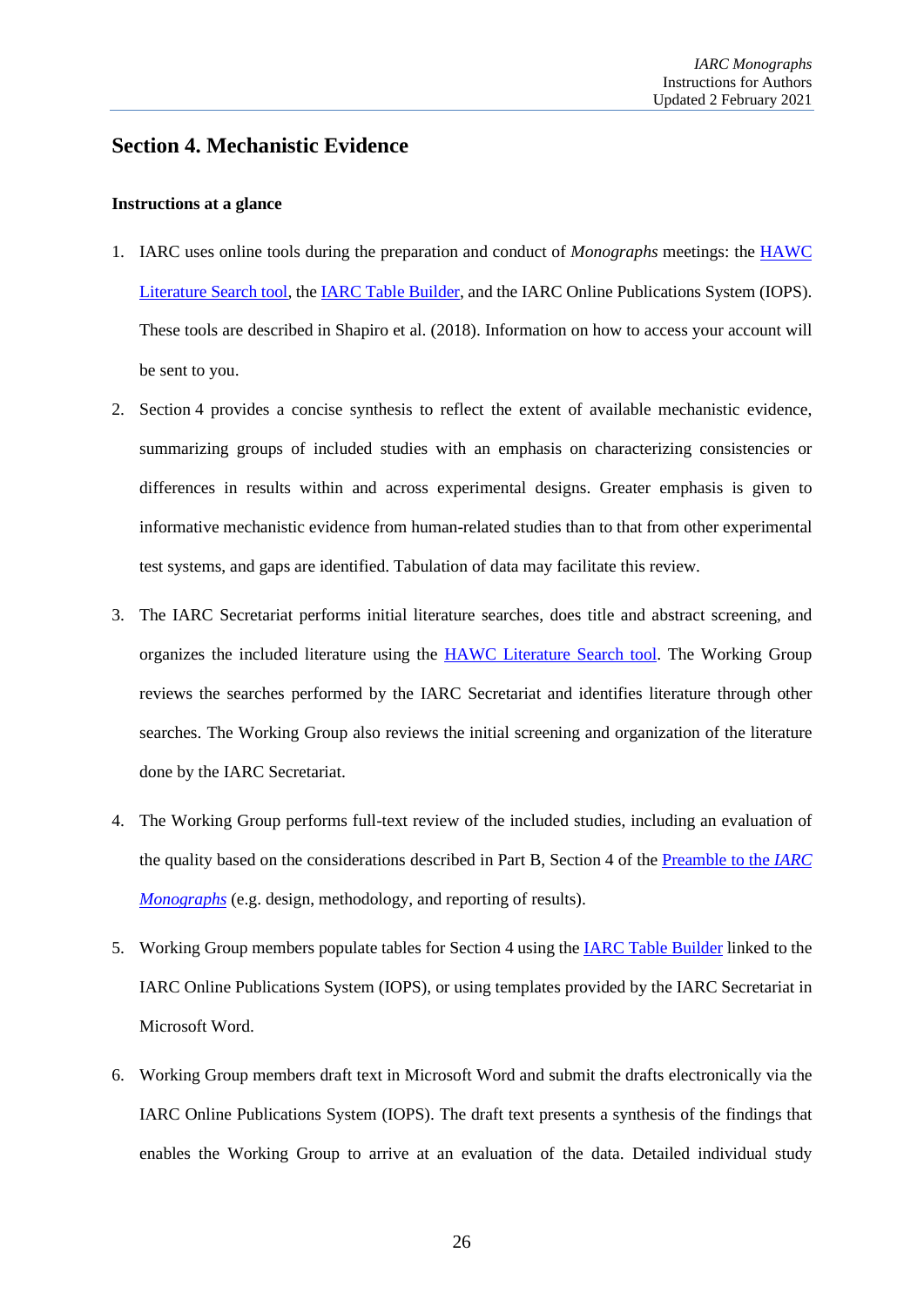descriptions are not needed; the text highlights essential details about the studies and the key results. Information given in the tables does not need to be repeated in the text.

- 7. Your writing assignment should be prepared before the meeting according to the deadline provided to you.
- 8. You will be expected to conduct peer review of other sections. More information will be provided after the Working Group members submit their writing assignments.
- 9. After submission, working drafts are reviewed by the Working Group, and by the IARC Secretariat. The working drafts are then revised and resubmitted before the meeting.
- 10. At the meeting, within subgroups, the Working Group members critically review, discuss, and revise the pre-meeting drafts and adopt the revised versions as consensus subgroup drafts. During the plenary session, each subgroup presents its drafts for scientific review and discussion for eventual adoption as a consensus Working Group product.

#### **Detailed instructions**

Section 4 provides a concise synthesis to reflect the extent of available mechanistic evidence, summarizing groups of included studies with an emphasis on characterizing consistencies or differences in results within and across experimental designs. Greater emphasis is given to informative mechanistic evidence from human-related studies than to that from other experimental test systems, and gaps are identified. Tabulation of data may facilitate this review.

The evidence synthesis is focused on the key characteristics of carcinogens (Smith et al., 2016; Guyton et al., 2018a, b). The key characteristics (see Table 1), such as "is genotoxic", "is immunosuppressive", or "modulates receptor-mediated effects", are based on empirical observations of the chemical and biological properties associated with the human carcinogens identified by the *IARC Monographs* programme up to and including Volume 100. Key characteristics are distinct from the hallmarks of cancer, which relate to the properties of cancer cells. Key characteristics are also distinct from hypothesized mechanistic pathways, which describe a sequence of biological events postulated to occur during carcinogenesis.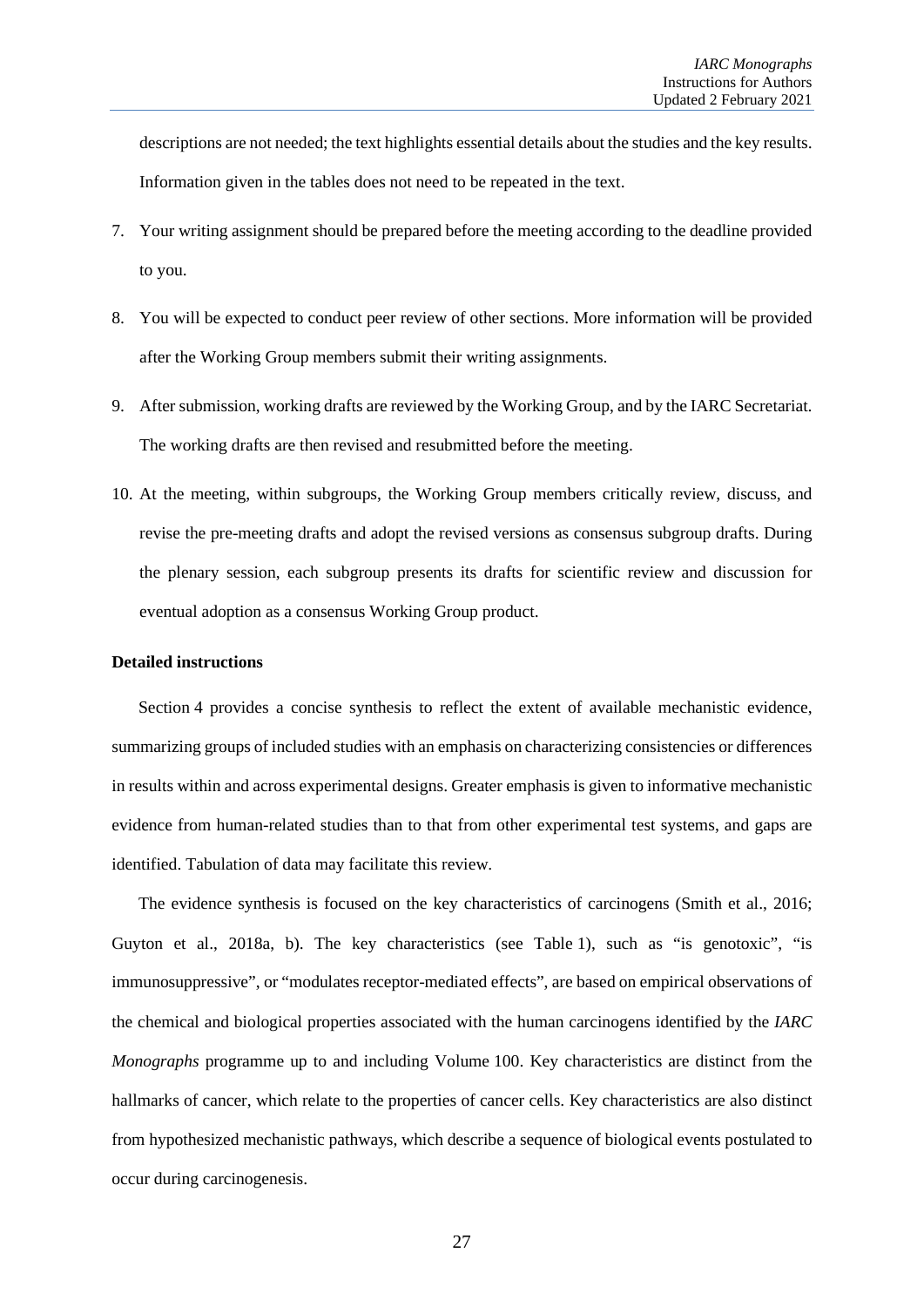#### **Table 1. Ten key characteristics of carcinogens (Smith et al., 2016)**

- 1. Is electrophilic or can be metabolically activated to an electrophile
- 2. Is genotoxic
- 3. Alters DNA repair or causes genomic instability
- 4. Induces epigenetic alterations
- 5. Induces oxidative stress
- 6. Induces chronic inflammation
- 7. Is immunosuppressive
- 8. Modulates receptor-mediated effects
- 9. Causes immortalization
- 10. Alters cell proliferation, cell death, or nutrient supply

The key characteristics were introduced to facilitate systematic consideration of mechanistic evidence in *IARC Monographs* evaluations. When judged by the Working Group to be relevant to an evaluation of carcinogenicity and to be of sufficient importance to affect the overall evaluation, other information may also be described. This may include quantitative structure–activity information, evidence that falls outside of the recognized key characteristics of carcinogens (i.e. reflecting emerging knowledge or important novel scientific developments on carcinogen mechanisms), or information on criteria with respect to tumours in experimental animals induced by mechanisms that do not operate in humans (e.g. Capen et al., 1999; IARC, 2003).

The approach to identifying, screening, organizing, and summarizing these data is presented below. Two online tools facilitate this approach: the HAWC Literature Search tool [\(https://hawcproject.iarc.who.int/\)](https://hawcproject.iarc.who.int/) and the [IARC Table Builder.](https://table-builder.com/) The draft documents are submitted via the IARC Online Publications System (IOPS).

#### **Steps in the review process**

#### **Step 1. Comprehensive searches of the literature**

The Working Group reviews the initial searches of the peer-reviewed literature performed by the IARC Secretariat, and identifies literature through other searches (e.g. from reference lists of retrieved articles). The initial searches conducted by the IARC Secretariat are available via the [HAWC Literature](https://hawcproject.iarc.who.int/)  [Search tool,](https://hawcproject.iarc.who.int/) which records the search topics, terms, sources, and identified studies. The IARC Secretariat uses search terms for the agent and the key characteristics of carcinogens (Guyton et al.,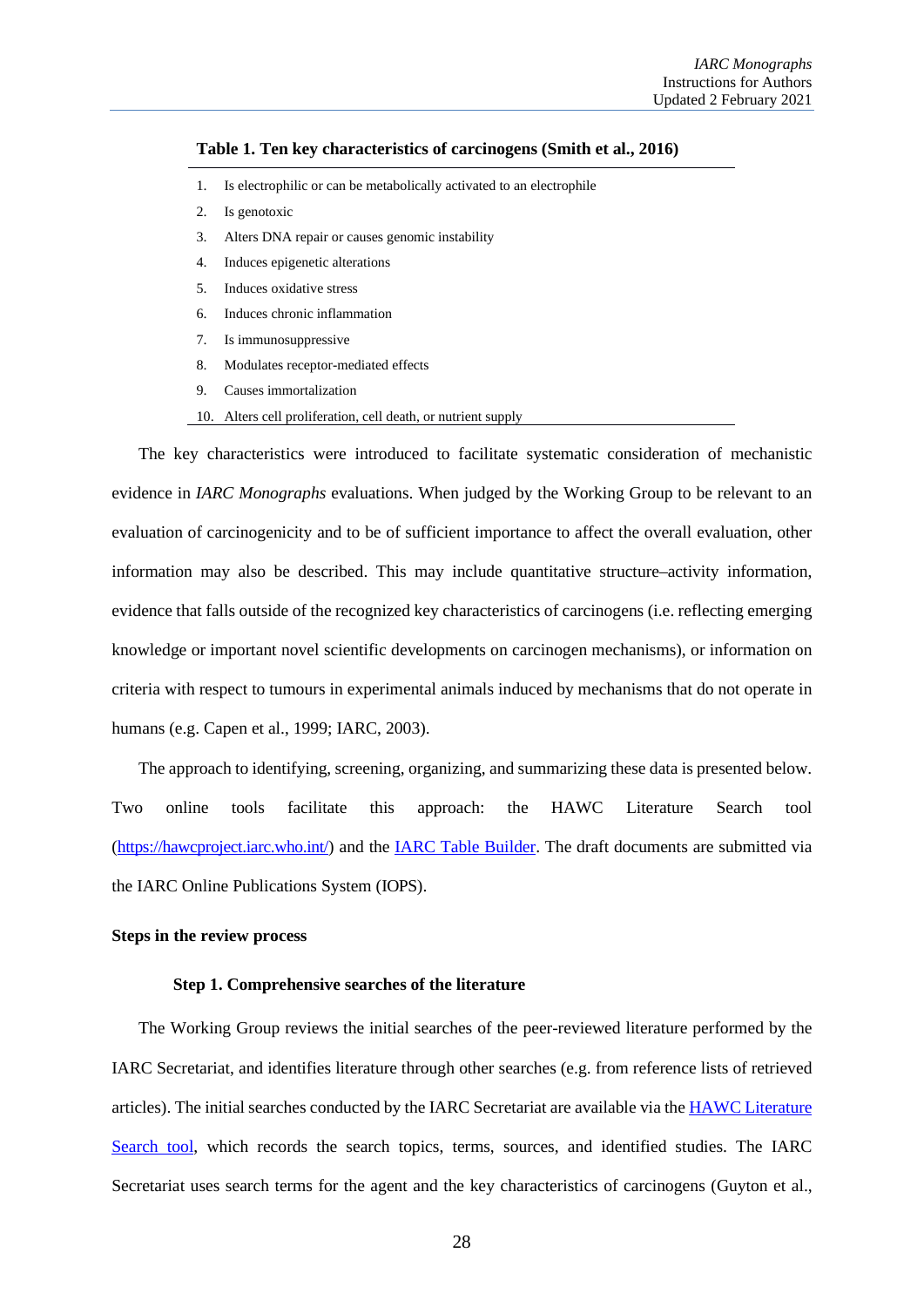2018a), performs additional complementary literature searches incorporating terms for the agent in combination with terms related to carcinogenicity, and identifies literature through other searches (e.g. from past *Monographs* or other authoritative reviews).

#### **Step 2. Screening and organizing the results**

The Working Group reviews the initial screening and organization of the literature done by the IARC Secretariat and performs full-text review of the included studies. Based on title and abstract review, the IARC Secretariat excluded studies if they were not about the agent, or if they reported no data on end-points relevant to the key characteristics of carcinogens (Guyton et al., 2018a). Included studies were further sorted into categories representing the 10 key characteristics (see Table 1), based on the mechanistic end-points and species evaluated. When the included literature on the key characteristics of carcinogens is especially voluminous, further categorization is by exposure type or setting, species, study type, end-point, and so on.

#### **Step 3. Evaluation of study quality**

The Working Group reviews the included studies and evaluates their quality based on considerations including the study design, methodology, and reporting of results as described in Part B, Section 4 of the Preamble to the *[IARC Monographs](https://monographs.iarc.who.int/wp-content/uploads/2019/01/Preamble-2019.pdf)*. Based on these considerations, the Working Group may accord greater weight to some of the included studies. In the working drafts, interpretation of the results and the strengths and limitations of a study are clearly indicated in square brackets.

For observational and other studies in humans, the quality of study design, exposure assessment, and assay accuracy and precision are considered, as are other important factors, including those described for evaluation of evidence on cancer in humans. Working Group members with expertise in exposure characterization (Subgroup 1) and in studies of cancer in humans (Subgroup 2) collaborate with those in Subgroup 4 (mechanistic evidence) in assessing the quality of mechanistic studies in humans.

In general, in experimental systems, studies of repeated doses and of chronic exposures are accorded greater importance than are studies of a single dose or time point. Consideration is also given to factors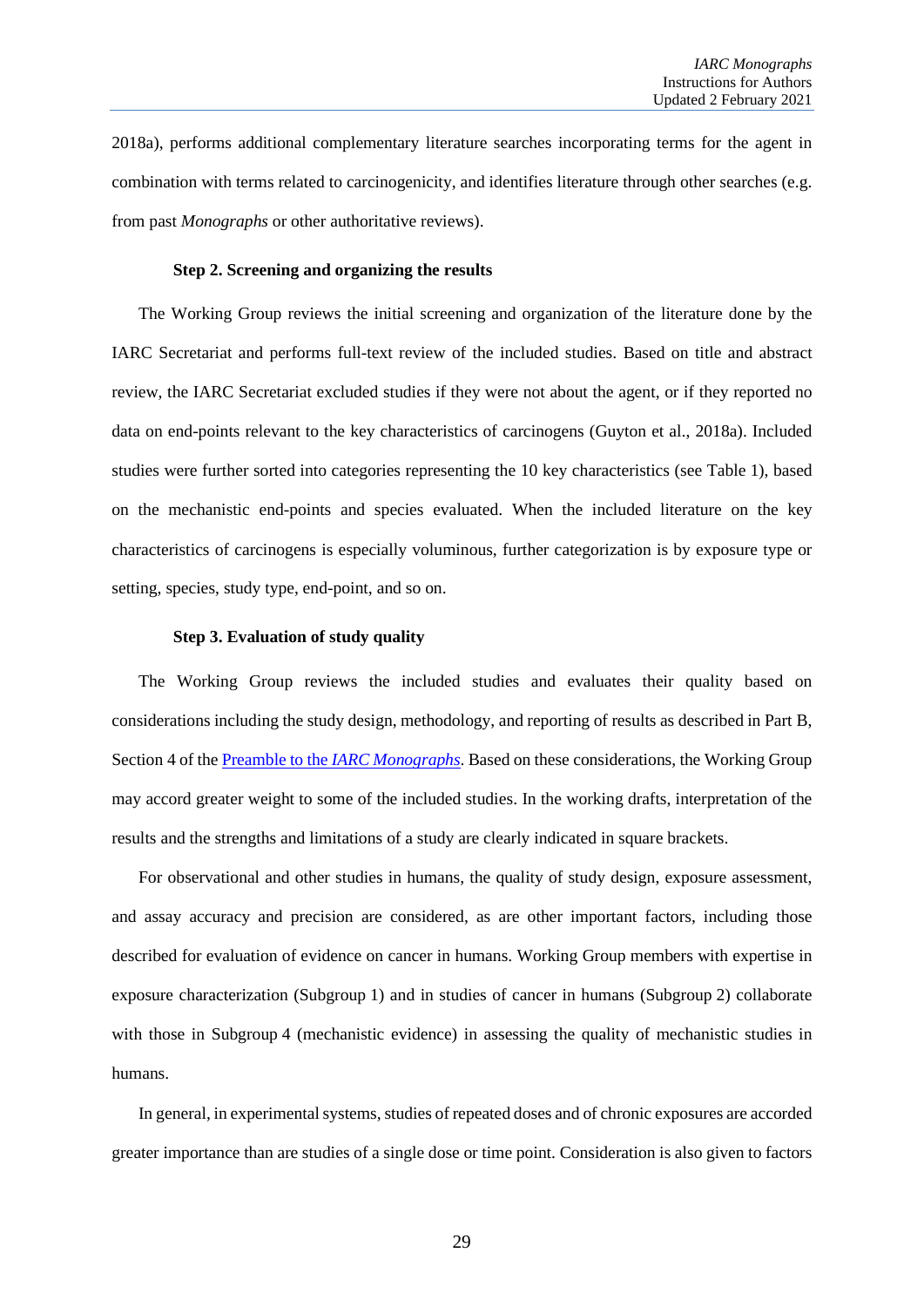such as the suitability of the dosing range, the extent of concurrent toxicity observed, and the completeness of reporting of the study (e.g. the source and purity of the agent, the analytical methods, and the results). Route of exposure is generally considered to be a less important factor in the evaluation of experimental studies, recognizing that the exposures and target tissues may vary across experimental models and in exposed human populations. Non-mammalian studies can be synthetically summarized when they are considered to be supportive of evidence in humans or higher organisms.

#### **Step 4. Description of characteristics and results of included studies**

Pertinent characteristics and results of included studies are reviewed and succinctly described; tabulation of data may facilitate this reporting. The draft text presents a synthesis of the findings that enables the Working Group to arrive at an evaluation of the data. Detailed individual study descriptions are not needed; the text highlights essential details about the studies and the key results. Information given in the tables does not need to be repeated in the text.

### **Step 5. Synthesis and evaluation of strength of evidence**

At the meeting, during subgroup sessions, the Working Group summarizes the overall strengths and limitations of the mechanistic evidence. Subgroup drafts of consensus strength-of-evidence conclusions on the mechanistic evidence are developed, as described below in the instructions for Section 5.4.

The Working Group then develops, and describes the rationale for, the consensus evaluation of carcinogenicity that integrates the conclusions about the strength of evidence from studies of cancer in humans, studies of cancer in experimental animals, and mechanistic evidence.

Although it is based on comprehensive searches and review, the *Monograph* includes only information relevant to making the evaluation and does not necessarily detail or cite all included studies. **The length is similar to that of a review article, i.e. up to 10 000 words of text.**

#### **Section outline**

#### **4.1 Absorption, distribution, metabolism, and excretion**

Studies of absorption, distribution, metabolism, and excretion in mammalian species are addressed in summary style; exposure characterization is addressed in Section 1. The metabolic fate of the agent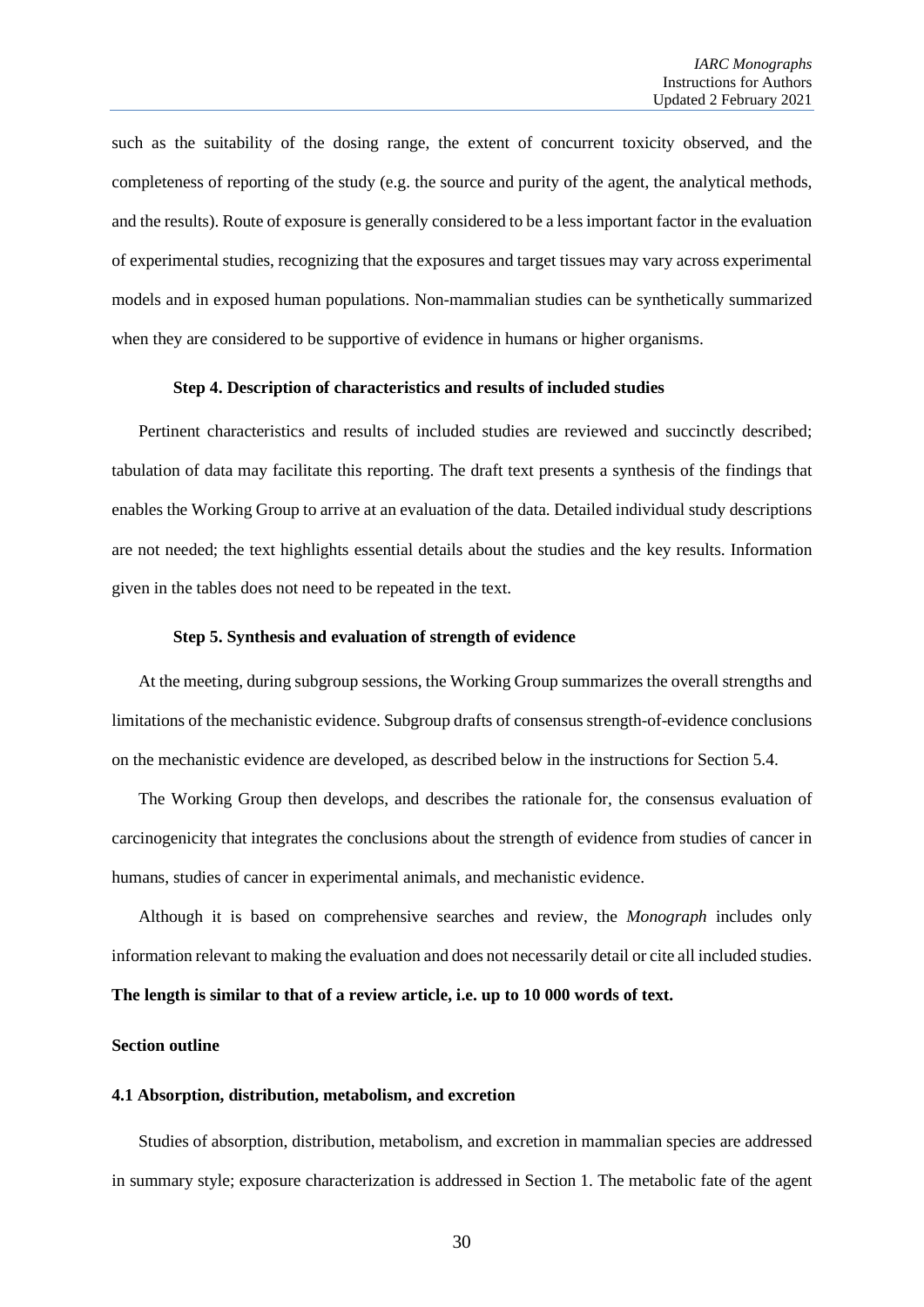in humans and experimental animals (mammalian species) is described. Identified metabolites and their reactivity are noted. A metabolic schema may indicate the relevant metabolic pathways and products and whether supporting evidence is from studies in humans and/or studies in experimental animals. When direct evidence is sparse, evidence on other adverse effects that indirectly confirm absorption, distribution, and/or metabolism at tumour sites is briefly summarized.

### **4.2 Evidence relevant to key characteristics of carcinogens**

This section summarizes evidence from groups of related studies on those key characteristics of carcinogens for which there are adequate data for evaluation. Studies in exposed humans and in human primary cells or tissues that incorporate end-points relevant to key characteristics of carcinogens are emphasized when available. For each key characteristic with adequate evidence for evaluation, studies are grouped according to whether they involve (a) humans, or human primary cells or tissues, or (b) experimental systems; further organization (as appropriate) is by end-point (e.g. DNA damage), duration, species, sex, strain, and target organ as well as strength of study design. Findings relevant to a specific tumour type may be noted (see Part B, Section 4 of the Preamble to the *[IARC Monographs](https://monographs.iarc.who.int/wp-content/uploads/2019/01/Preamble-2019.pdf)*).

For genetic and related effects, tables are usually prepared using the [IARC Table Builder,](https://table-builder.com/) for which detailed instructions are given. The tables capture the experimental system, end-point (e.g. mutation or chromosomal damage), test (comet assay), dose (exposure), and result (see Tables 2−6 in Annex 1). As needed, these tables can be adapted for other mechanistic effects. Information given in the tables is not repeated in the text, although essential design details and key results of influential studies can be highlighted. When they are considered to be supportive of evidence in humans or higher organisms, non-mammalian studies (e.g. data from plants, lower eukaryotes) can be synthetically summarized, and representative studies cited, but results are not detailed in tables.

#### **4.3 Other relevant evidence**

When judged by the Working Group to be relevant to an evaluation of carcinogenicity and to be of sufficient importance to affect the overall evaluation, quantitative structure–activity information, or evidence that falls outside of the recognized key characteristics of carcinogens (reflecting emerging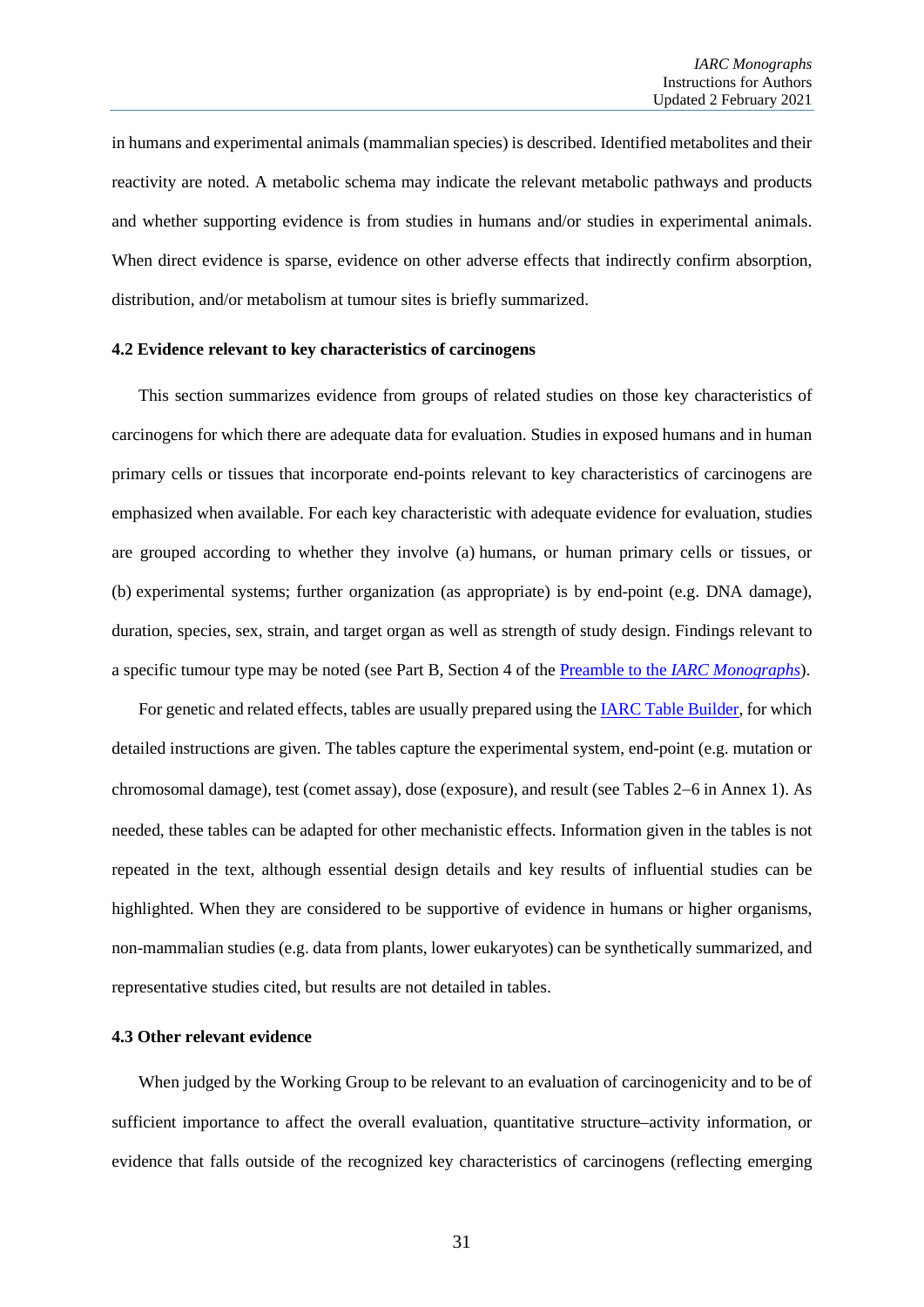knowledge or important novel scientific developments on carcinogen mechanisms) may also be included. Available evidence relevant to criteria provided in authoritative publications (e.g. Capen et

al., 1999; IARC, 2003) on thyroid, kidney, urinary bladder, or other tumours in experimental animals

induced by mechanisms that do not operate in humans is also described.

# **References**

- Capen CC, Dybing E, Rice JM, Wilbourn JD, editors (1999). Species differences in thyroid, kidney and urinary bladder carcinogenesis (IARC Scientific Publication No. 147). Lyon, France: IARC Press. Available from: <https://publications.iarc.fr/302> [PMID:10627184](https://www.ncbi.nlm.nih.gov/pubmed/?term=10627184)
- Guyton KZ, Rieswijk L, Wang A, Chiu WA, Smith MT (2018b). Key characteristics approach to carcinogenic hazard identification. Chem Res Toxicol. 31(12):1290-2.<https://doi.org/10.1021/acs.chemrestox.8b00321> [PMID:30521319](https://www.ncbi.nlm.nih.gov/entrez/query.fcgi?cmd=Retrieve&db=PubMed&list_uids=30521319&dopt=Abstract)
- Guyton KZ, Rusyn I, Chiu WA, Corpet DE, van den Berg M, Ross MK, et al. (2018a). Application of the key characteristics of carcinogens in cancer hazard identification. Carcinogenesis. 39(4):614–22. <https://doi.org/10.1093/carcin/bgy031> [PMID:29562322](https://www.ncbi.nlm.nih.gov/entrez/query.fcgi?cmd=Retrieve&db=PubMed&list_uids=29562322&dopt=Abstract)
- IARC (2003). Predictive value of rodent forestomach and gastric neuroendocrine tumours in evaluating carcinogenic risks to humans (IARC Technical Publication No. 39). Lyon, France: IARC Press.
- Shapiro AJ, Antoni S, Guyton KZ, Lunn RM, Loomis D, Rusyn I, et al. (2018). Software tools to facilitate systematic review used for cancer hazard identification. Environ Health Perspect. 126(10):104501. <https://doi.org/10.1289/EHP4224> [PMID:30392397](https://www.ncbi.nlm.nih.gov/pubmed/30392397)
- Smith MT, Guyton KZ, Gibbons CF, Fritz JM, Portier CJ, Rusyn I, et al. (2016). Key characteristics of carcinogens as a basis for organizing data on mechanisms of carcinogenesis. Environ Health Perspect. 124(6):713–21[. https://doi.org/10.1289/ehp.1509912](https://doi.org/10.1289/ehp.1509912) [PMID:26600562](https://www.ncbi.nlm.nih.gov/entrez/query.fcgi?cmd=Retrieve&db=PubMed&list_uids=26600562&dopt=Abstract)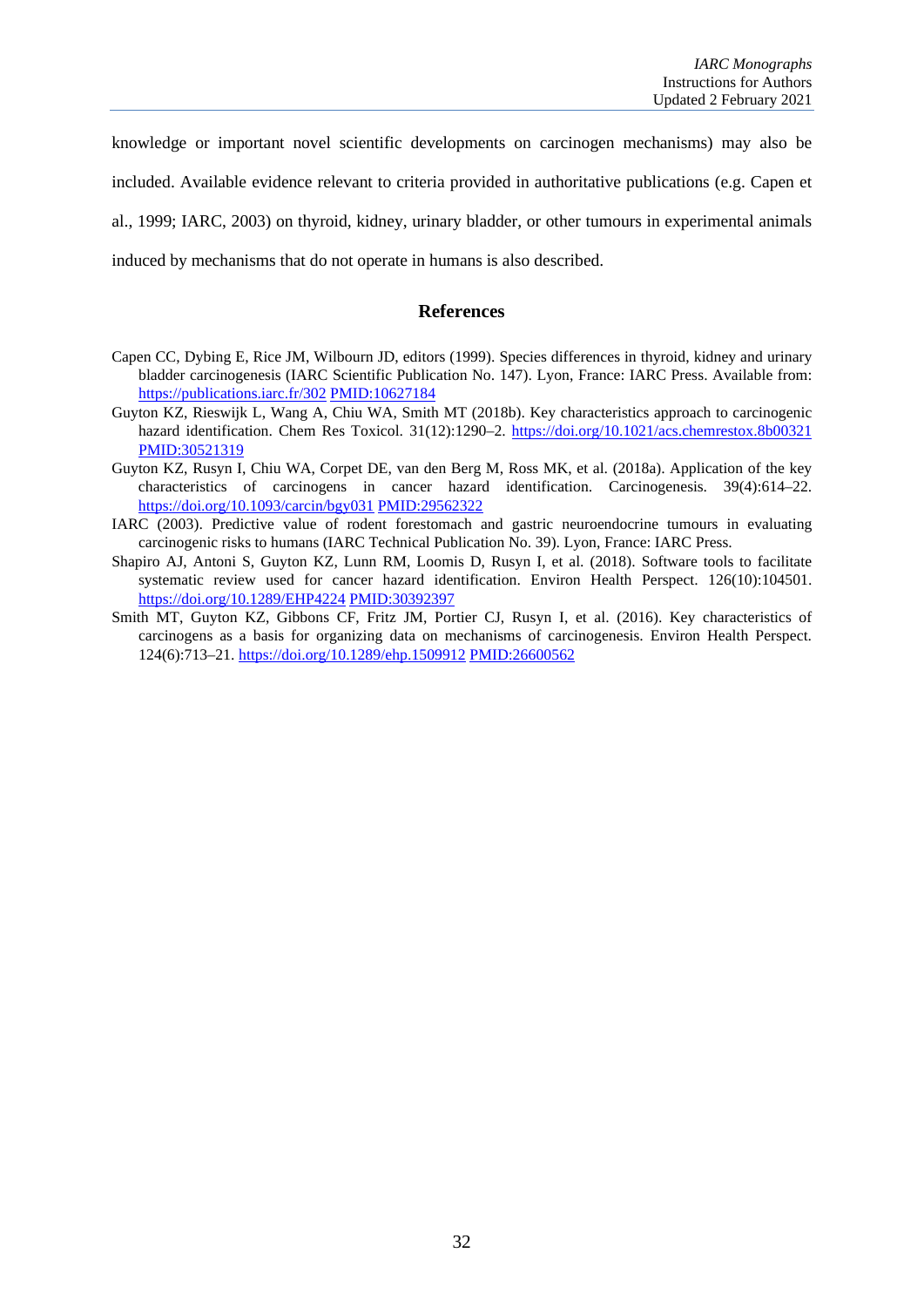# <span id="page-32-0"></span>**Section 5. Summary of Data Reported**

#### **Section 5.1 Exposure characterization**

Exposure data are summarized to identify the agent and describe its production, use, and occurrence. Information on exposure prevalence and intensity in different settings, including geographical patterns and time trends, may be included. Exposure assessment methods used in key epidemiological studies reviewed by the Working Group are described and evaluated.

### **Section 5.2 Cancer in humans**

Results of epidemiological studies pertinent to an evaluation of carcinogenicity in humans are summarized. The overall strengths and limitations of the epidemiological evidence base are highlighted to indicate how the evaluation was reached. The target organ(s) or tissue(s) in which a positive association between the agent and cancer was observed are identified. Exposure–response and other quantitative data may be summarized when available. When the available epidemiological studies pertain to a mixed exposure, process, occupation, or industry, the Working Group seeks to identify the specific agent considered to be most likely to be responsible for any excess risk. The evaluation is focused as narrowly as the available data permit.

#### **Section 5.3 Cancer in experimental animals**

Results pertinent to an evaluation of carcinogenicity in experimental animals are summarized to indicate how the evaluation was reached. For each animal species, study design, and route of administration, there is a statement about whether an increased incidence, increased multiplicity, increased severity, or reduced latency of neoplasms was observed, and the tumour sites are indicated. Special conditions resulting in tumours, such as prenatal exposure or single-dose experiments, are mentioned. Dose–response patterns, negative findings, inverse relationships, and other quantitative data are also summarized.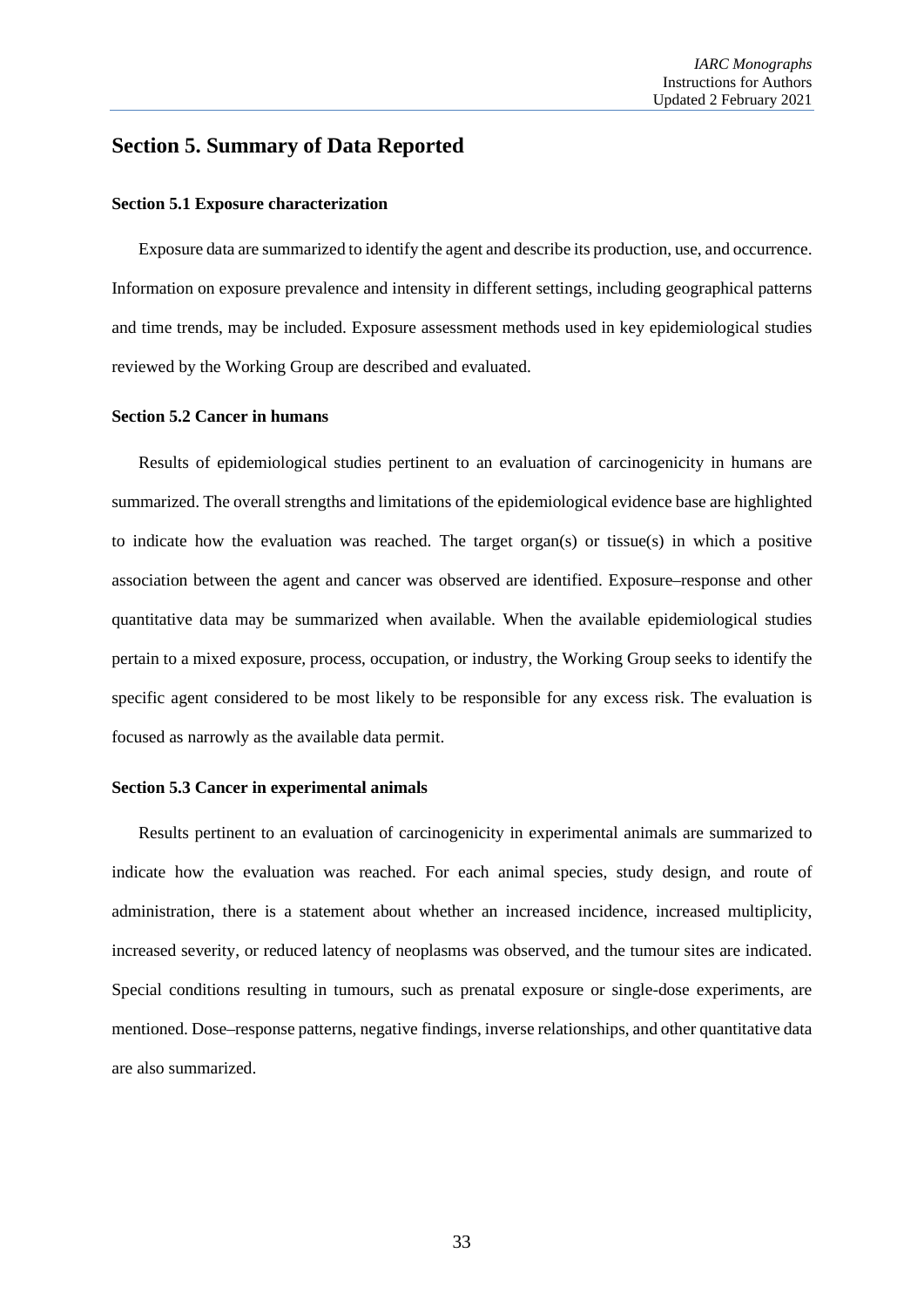#### **Section 5.4 Mechanistic evidence**

Results pertinent to an evaluation of the mechanistic evidence on carcinogenicity are summarized to indicate how the evaluation was reached. The summary focuses on the informative studies on the key characteristics with adequate evidence for evaluation. It also addresses other aspects of sufficient importance to affect the overall evaluation (e.g. criteria with respect to tumours in experimental animals induced by mechanisms that do not operate in humans). For each topic addressed, the main supporting findings are highlighted from exposed humans, human cells or tissues, experimental animals, or in vitro systems. Gaps in the evidence are indicated (i.e. if no studies were available in exposed humans, in in vivo systems, etc.). Consistency or differences of effects across different experimental systems are emphasized.

# <span id="page-33-0"></span>**Section 6. Evaluation and Rationale**

Consensus evaluations of the strength of the evidence of cancer in humans, the evidence of cancer in experimental animals, and the mechanistic evidence are made using transparent criteria and defined descriptive terms. Finally, the bodies of evidence included within each stream of evidence are considered as a whole, in order to reach a consensus overall evaluation of the carcinogenicity of the agent to humans. The three streams of evidence are integrated and the agent is classified into one of the following categories (see the Preamble to the *[IARC Monographs](https://monographs.iarc.who.int/wp-content/uploads/2019/01/Preamble-2019.pdf)*), indicating that the Working Group has established that:

- The agent is *carcinogenic to humans* (Group 1)
- The agent is *probably carcinogenic to humans* (Group 2A)
- The agent is *possibly carcinogenic to humans* (Group 2B)
- The agent is *not classifiable as to its carcinogenicity to humans* (Group 3).

The rationale used by the Working Group to achieve its overall evaluation is summarized.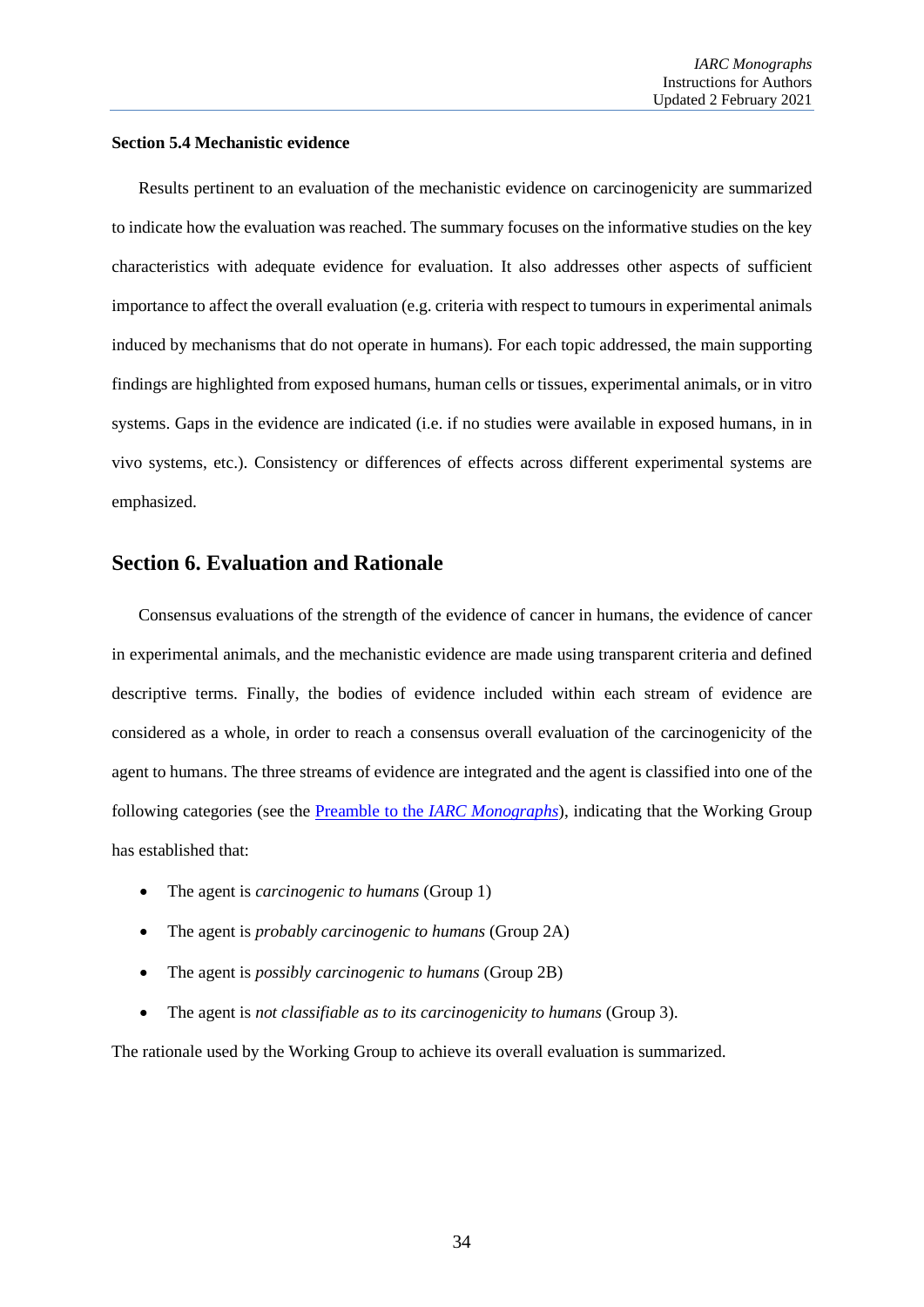# **Annex 1. Examples of tables**

| End-point                   | Tissue, cell type<br>(if specified) | Location,<br>date, setting,<br>scenario                  | No. of<br>exposed and<br>controls | Agent, exposure level<br>(mean, range, units)                | Response<br>(significance) | <b>Covariates</b><br>controlled | <b>Comments on</b><br>study quality <sup>a</sup>                        | Reference                 |
|-----------------------------|-------------------------------------|----------------------------------------------------------|-----------------------------------|--------------------------------------------------------------|----------------------------|---------------------------------|-------------------------------------------------------------------------|---------------------------|
| DNA strand breaks<br>(SSBs) | Peripheral blood                    | Germany,<br>1991, styrene<br>production plant            | 25, 25                            | Styrene in air,<br>83.9, 73-3540, $\mu$ g/m <sup>3</sup>     |                            | Smoking                         | Inadequate exposure<br>characterization                                 | Holzing et al.<br>(1995)  |
| HPRT mutation               | Peripheral blood                    | Czechia.<br>1992–1995,<br>Reinforced<br>plastics workers | 13, 13                            | Styrene in air.<br>161.7, $\pm$ 98.2 (SD), mg/m <sup>3</sup> | $^{(+)}$<br>(P < 0.0039)   | None                            | Small sample size;<br>inadequate<br>adjustment for<br>known confounders | Vodoicka et al.<br>(1999) |

# **Table 2 Genetic and related effects of [agent] in exposed humans**

SSBs, single-strand breaks.

<sup>a</sup> +, positive; -, negative; +/-, equivocal (variable response in several experiments within an adequate study); (+) or (-), positive or negative in a study of limited quality (specify reason in comments, e.g. only a single dose tested; data or methods not fully reported; confounding exposures);

<span id="page-34-0"></span><sup>b</sup> Factors to be considered for study quality include: exposure contrast; appropriate statistical methods; or other aspects of design or analysis (e.g. selection bias).

# **Table 3 Genetic and related effects of [agent] in human cells in vitro**

| End-point                 | Tissue, cell line | <b>Results</b> <sup>a</sup>        |                                 | <b>Concentration</b><br>(LEC or HIC) | <b>Comments on study</b><br>quality <sup>b</sup> | Reference            |
|---------------------------|-------------------|------------------------------------|---------------------------------|--------------------------------------|--------------------------------------------------|----------------------|
|                           |                   | Without<br>metabolic<br>activation | With<br>metabolic<br>activation |                                      |                                                  |                      |
| Micronucleus<br>formation | Lymphocytes       | $\overline{\phantom{0}}$           | NT                              | $44.9 \mu g/mL$                      | Concurrent toxicity                              | Murphy et al. (2018) |

HIC, highest ineffective concentration; LEC, lowest effective concentration; NT, not tested.

 $a -$ , negative.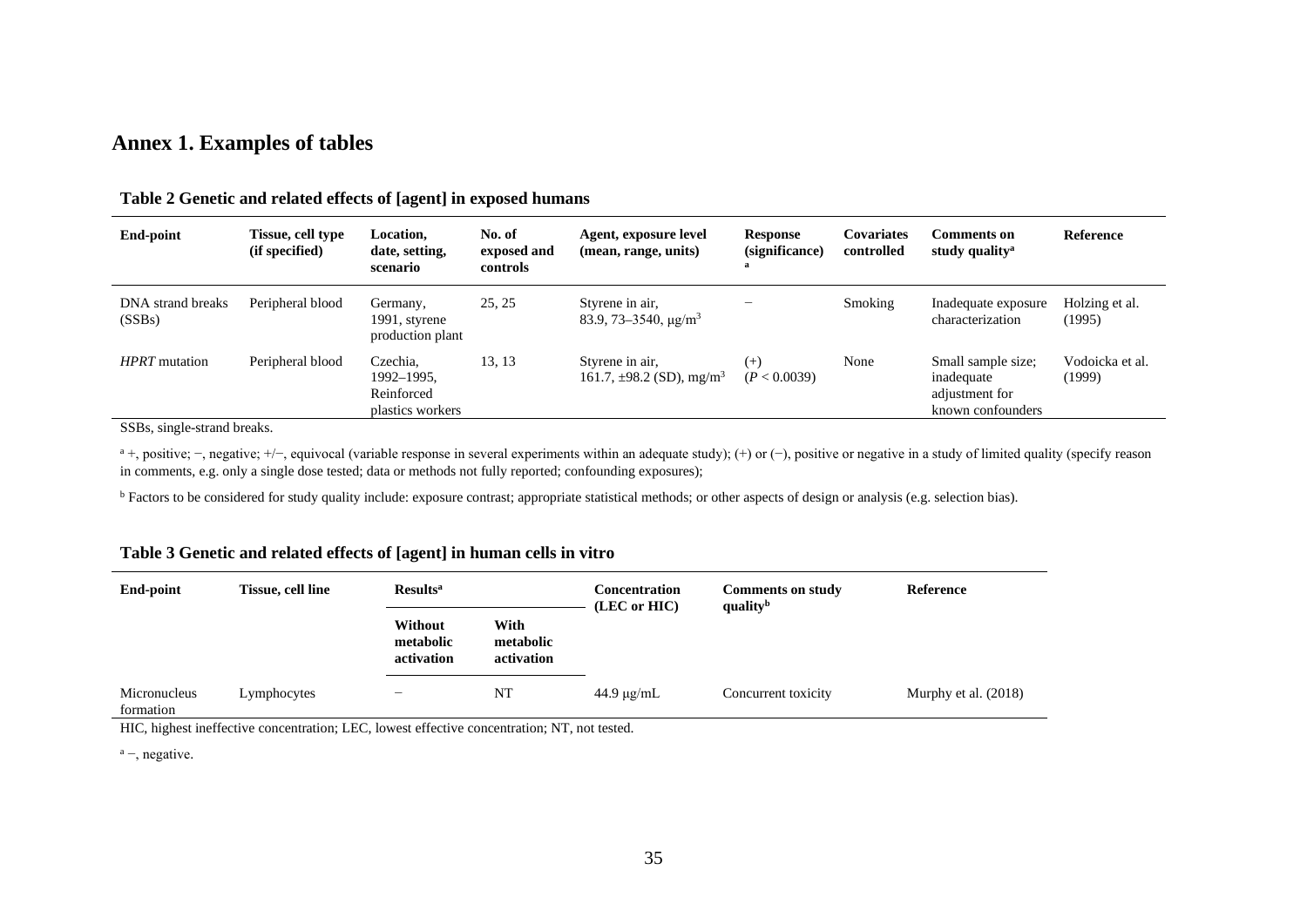### **Table 3 Genetic and related effects of [agent] in human cells in vitro**

| End-point | Tissue, cell line | <b>Results</b> <sup>a</sup>        |                                 | Concentration<br>(LEC or HIC) | <b>Comments on study</b><br>quality <sup>b</sup> | Reference |
|-----------|-------------------|------------------------------------|---------------------------------|-------------------------------|--------------------------------------------------|-----------|
|           |                   | Without<br>metabolic<br>activation | With<br>metabolic<br>activation |                               |                                                  |           |

<sup>b</sup> Factors to be considered for study quality include: the methodology and design (e.g. the end-point and test method, the number of replicate samples, the suitability of the concentration range, the inclusion of positive and negative controls, and the assessment of cytotoxicity) as well as reporting (e.g. of the source and purity of the agent, and of the analytical methods and results).

# **Table 4 Genetic and related effects of [agent] in non-human mammals in vivo**

| End-point                 | Species, strain (sex) | <b>Tissue</b>                                       | <b>Results</b> <sup>a</sup> | Agent, dose<br>(LED or HID)                           | Route, duration, dosing<br>regimen            | Comments on<br>study quality <sup>b</sup> | Reference  |
|---------------------------|-----------------------|-----------------------------------------------------|-----------------------------|-------------------------------------------------------|-----------------------------------------------|-------------------------------------------|------------|
| Micronucleus<br>formation | Mouse $B6C3F_1(M, F)$ | Peripheral blood;<br>normochromatic<br>erythrocytes | $\div$                      | Isobutyl nitrite<br>$150$ (males); $75$ (females) ppm | Inhalation:<br>6 h/day, 5 days/week, 13 weeks | Only one dose<br>tested                   | NTP (1996) |

F, female; h, hour; HID, highest ineffective dose; LED, lowest effective dose (units as reported); M, male; NT, not tested; ppm, parts per million.

 $a +$ , positive; –, negative.

<sup>b</sup> Factors to be considered for study quality include: suitability of the dosing range, the extent of concurrent toxicity observed, and the completeness of reporting of the study (e.g. the source and purity of the agent, the analytical methods, and the results).

# **Table 5 Genetic and related effects of [agent] in non-human mammals in vitro**

| End-point                 | Species, tissue, cell line  | <b>Results</b> <sup>a</sup>        |                                 | Agent, concentration (LEC or HIC)                                                    | Comments on study quality <sup>b</sup> | Reference  |
|---------------------------|-----------------------------|------------------------------------|---------------------------------|--------------------------------------------------------------------------------------|----------------------------------------|------------|
|                           |                             | Without<br>metabolic<br>activation | With<br>metabolic<br>activation |                                                                                      |                                        |            |
| Sister-chromatid exchange | Chinese hamster ovary cells |                                    |                                 | Isobutyl nitrite, 50 $\mu$ g/mL (+S9, rat liver);<br>160 $\mu$ g/mL (-S9, rat liver) | Concurrent toxicity $> 50\%$           | NTP (1996) |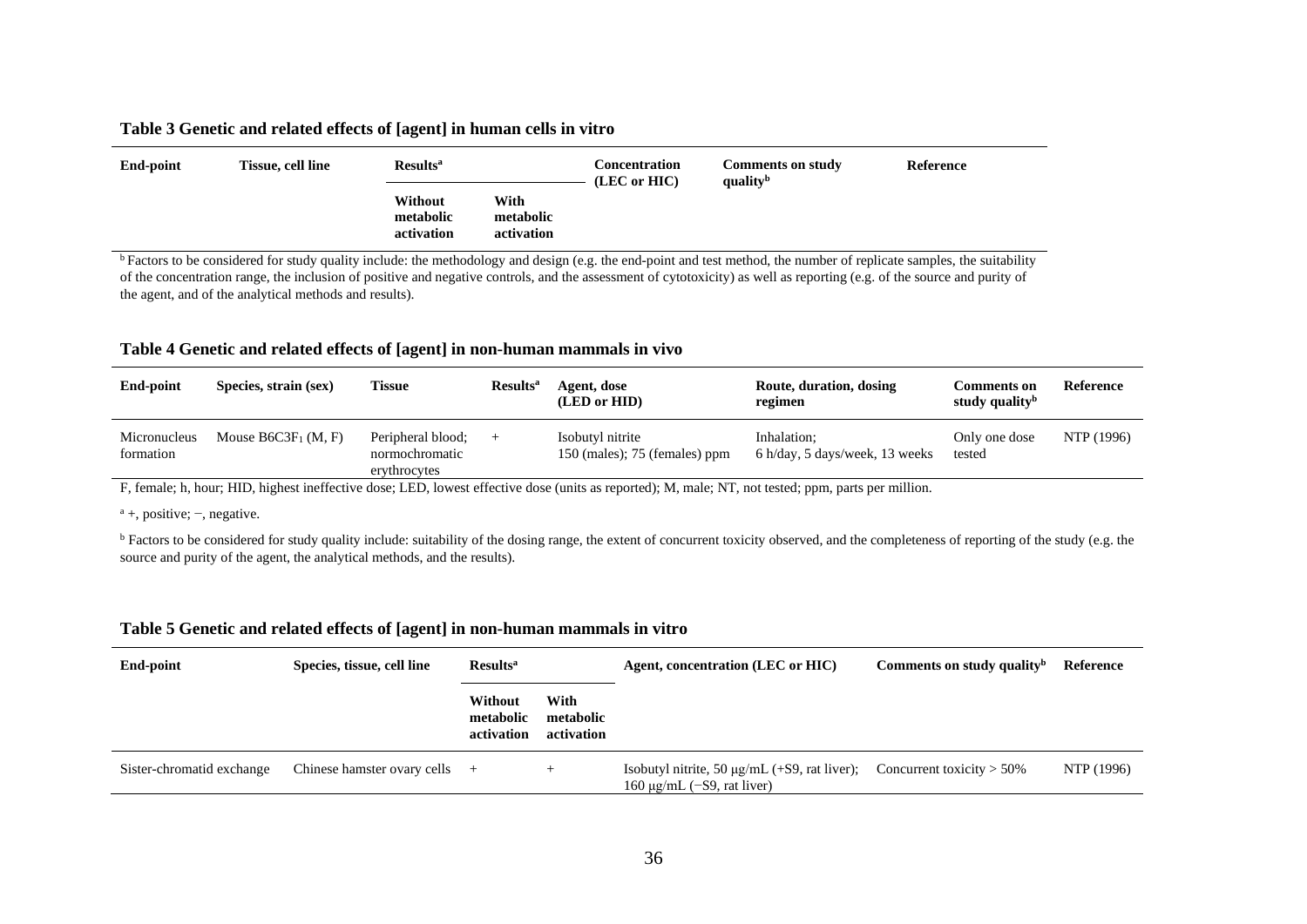### **Table 5 Genetic and related effects of [agent] in non-human mammals in vitro**

| End-point | Species, tissue, cell line | <b>Results</b> <sup>a</sup>        |                                 | Agent, concentration (LEC or HIC) | Comments on study quality <sup>b</sup> | Reference |
|-----------|----------------------------|------------------------------------|---------------------------------|-----------------------------------|----------------------------------------|-----------|
|           |                            | Without<br>metabolic<br>activation | With<br>metabolic<br>activation |                                   |                                        |           |

HIC, highest ineffective concentration; LEC, lowest effective concentration, NT, not tested; S9, 9000 ×*g* supernatant.

 $a +$ , positive.

<sup>b</sup> Factors to be considered for study quality include: the methodology and design (e.g. the end-point and test method, the number of replicate samples, the suitability of the concentration range, the inclusion of positive and negative controls, and the assessment of cytotoxicity) as well as reporting (e.g. of the source and purity of the agent, and of the analytical methods and results).